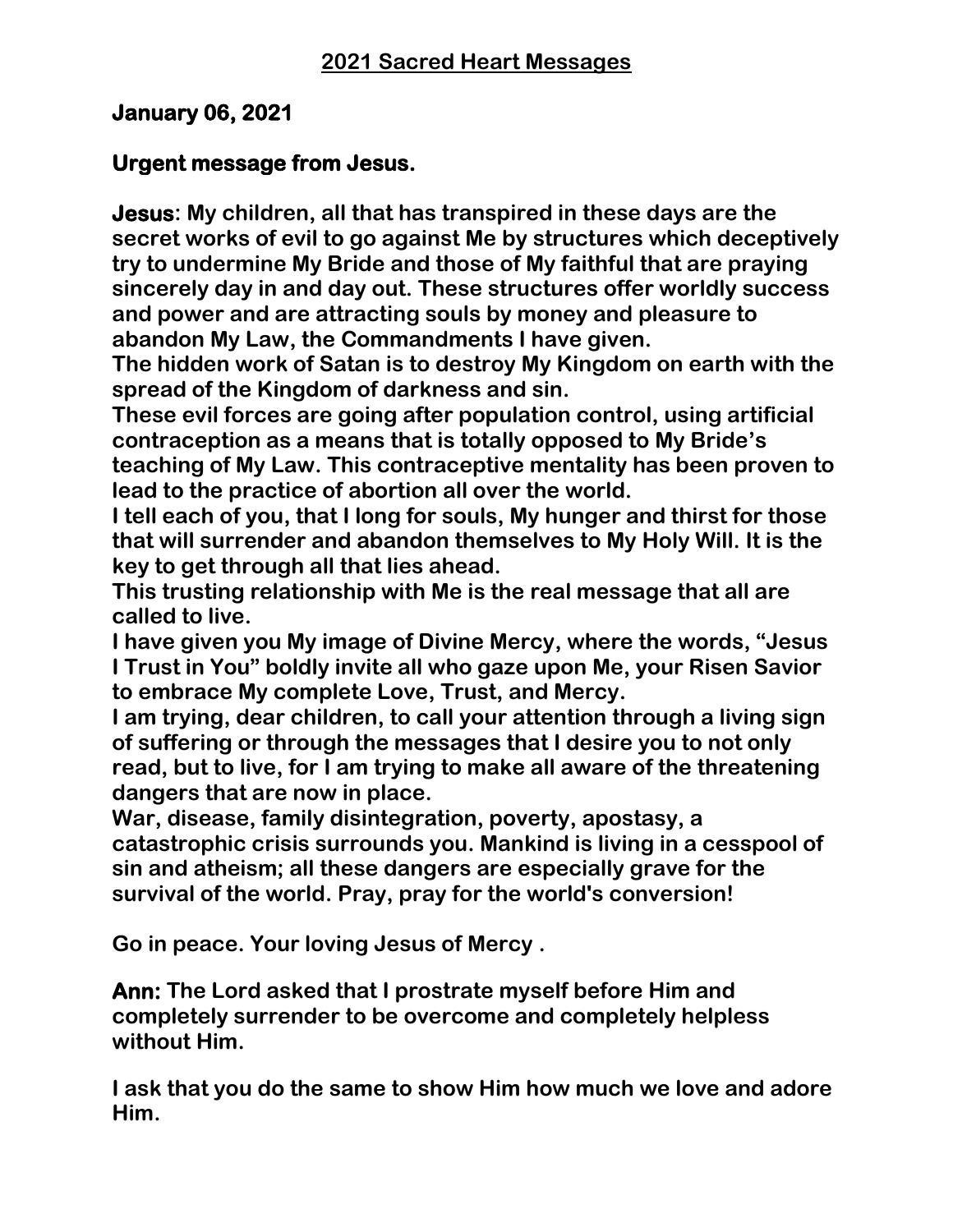## **January 11, 2021 (Jeremiah 10:1-13)**

**Jesus: My children, I, your God am a God of Mercy, but also of justice.**

**Be forgetful for your lack of fame and be mindful of Me, let your hearts be full of My true blessings, getting rid of all pride. I put hearts to the test, for I take pleasure in uprightness. Take refuge in Me for the violence around you will succeed where goodness fails to accomplish much.**

**My hand is hanging over your world, because it is so steeped in sin. The storms of destruction are many. I do not desire war, but peace, there are many different wars going on, war with death eternal and war with life.** 

**This is a spiritual war, that is being fought for one's soul, the darkness and distress where evil is grabbing at souls, trying to pull them down to the abyss, the region of Hell.**

**I tell you, immorality, impurity, greed, self-will, and the killing of the unborn, will bring this world to its knees. My people are turning to alcohol, drugs, and suicide, works of the evil one. They have lost all hope. They are paralyzed by fear. All these moral dangers have been brought upon themselves.**

**One who follows My teaching, can never fall into the darkness, live for the Truth, My little ones, do not fear for My power will safeguard you through faith.** 

**I will deliver by truth, those who are threatened by lies and deceit, those who are menaced by hatred, cruelty and abuse, especially those in government. Those who suffer persecution of any kind will know the blessing I have promised.**

**My Mother has warned of these severe consequences. "If souls did not, by their blindness and deafness return to My Son and follow His Commandments, they would have a tragic ending."**

**Children of the Light, pray for all souls, never give up, for time is short.**

**Your loving Jesus.**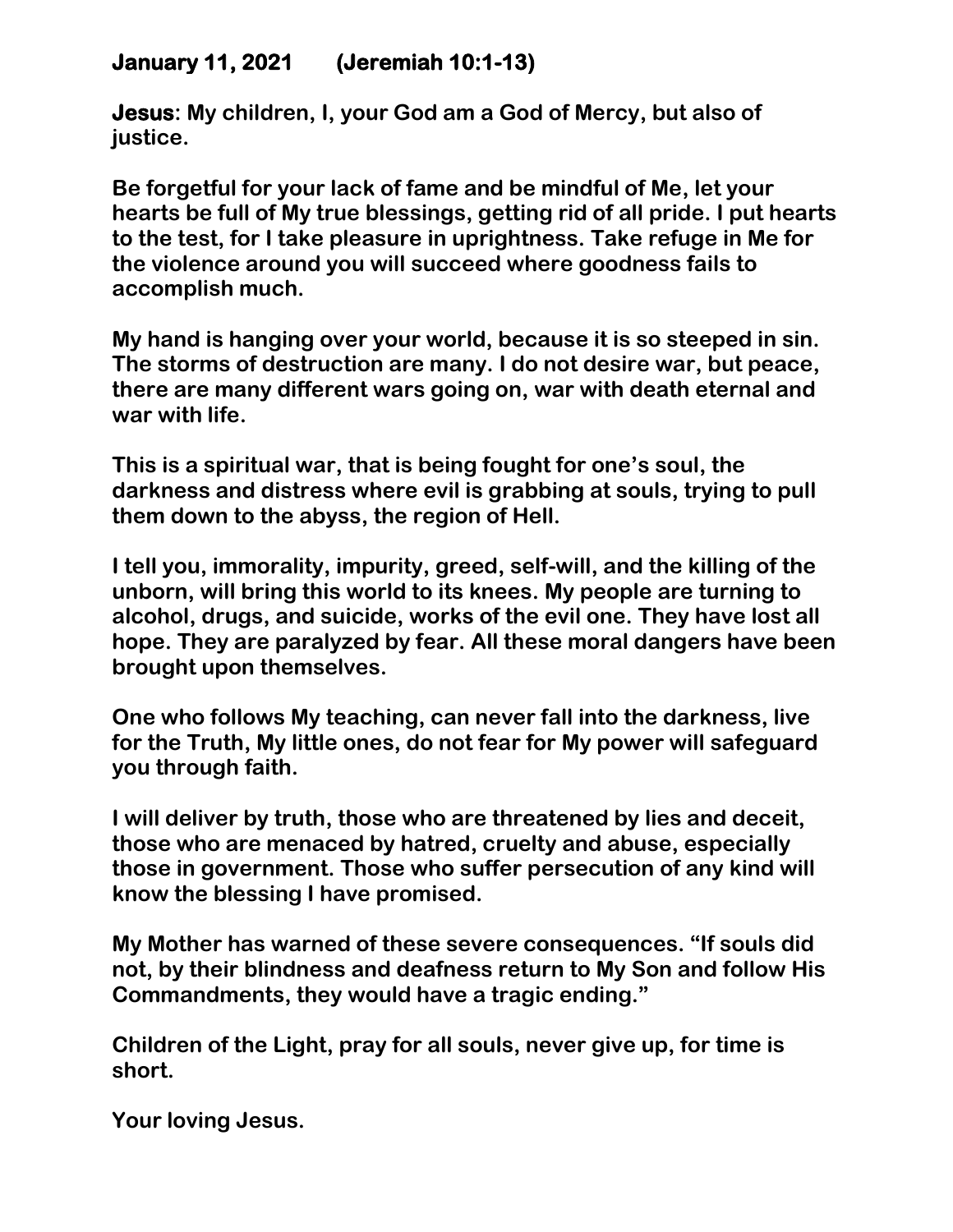# **January 25, 2021 (Psalm 119:150-176)**

**Jesus: My children, as you arise each day, I warn you against "morning demons", yesterday's worries, returning to poison the new day! There are many foes rising up against My people, they say there is no help, no hope for them in Me, your loving God. How wrong they are, for I am your shield against them.**

**Never fear, for even if thousands rise up against you, I will save My followers, My faithful servants. "Arise, oh you sleepers, arise from the dead, so that I may shine My Light on you." Watch carefully and live your lives not foolishly, but wisely. My favors are never exhausted. My Mercies never spent, for they are renewed each and every day. My faithfulness is great.** 

**Relieve yourselves of all stored up grievances so that you may one day pass through the narrow gate that leads to My Kingdom. Protect against reoccurring fears so that you may serve Me in freedom and in peace. I desire to heal those who labor under the pain of depression and anxiety, so that they may know the joy of My love. I will defend you against all the evils that weigh you down and slow your steps, so that you may run with delight to My loving arms, that await you.** 

**I will keep together those that I have united, those who follow My direction. I have said, "To the upright, I will show My saving power."** 

**Believe this, for it is Truth. My Word is living and effective, able to discern reflections and the thoughts of the heart. May no man take away your freedom of speech, your freedom of religion, you must have faith and trust. Fight for these rights.** 

**Never give up, I am with you always.**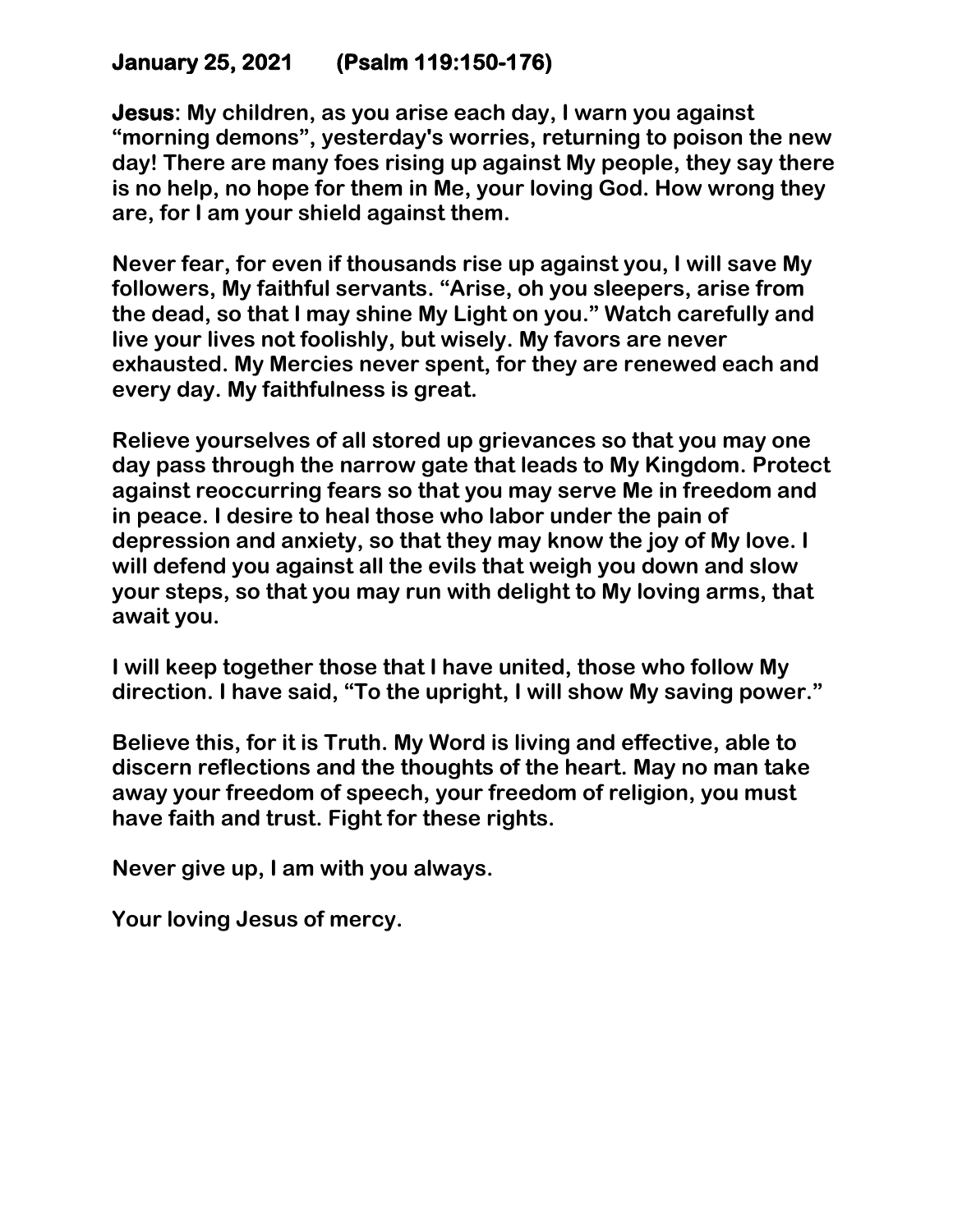## **February 08, 2021 (Psalm 119:75-106)**

**Jesus: My children, the world is full of sadness and darkness. My faithful servants, people of prayer, bring forth the graces needed to release souls from darkness into Light.** 

**Ann: As Jesus said these words, He was looking towards the altar, here in the chapel. At this time, I felt a great sadness come over me. Most of the time when He comes, He has a very loving look, but this time, His expression was serious. As He turned towards me, I wanted to fall at His feet, but I could not move. He expressed his unhappiness with mankind, it is called the just anger of God. It hurts Him to see mankind sin, He is angry with sin and hurt when He sees His people sinning. He then said to me,** 

**Jesus: I look upon the world and I see all the sin in the world, "Woe."** 

**Ann: Then He placed His hands over the world, I was trembling at this site, He was saying again the word "Woe" to all the souls and to all the terrible sins they are committing, all immoral acts. He then reached out his hand to me and said,** 

**Jesus: "Child" My anger is out of love for all, I am hurt by all the rejection I receive because of human weakness. My children are getting deeper and deeper into sin. These are all My children that I have redeemed with My blood.**

**I thirst "My child" and I long for souls to return to My Light, the graces and love that I desire to give to all.** 

**Children of My Heart, call on My Mercy, think of My Mercy, think of My Sacred Heart, for My Heart is open to all. I will never stop loving every soul. I will never stop reaching out, for I know only love. My Heart is boundless Mercy, until a soul takes his last breath, I will reach out My love to him.** 

**Continue praying, fasting and doing acts of charity, surrendering everything to Me.** 

**Go in peace, your Jesus of Mercy.**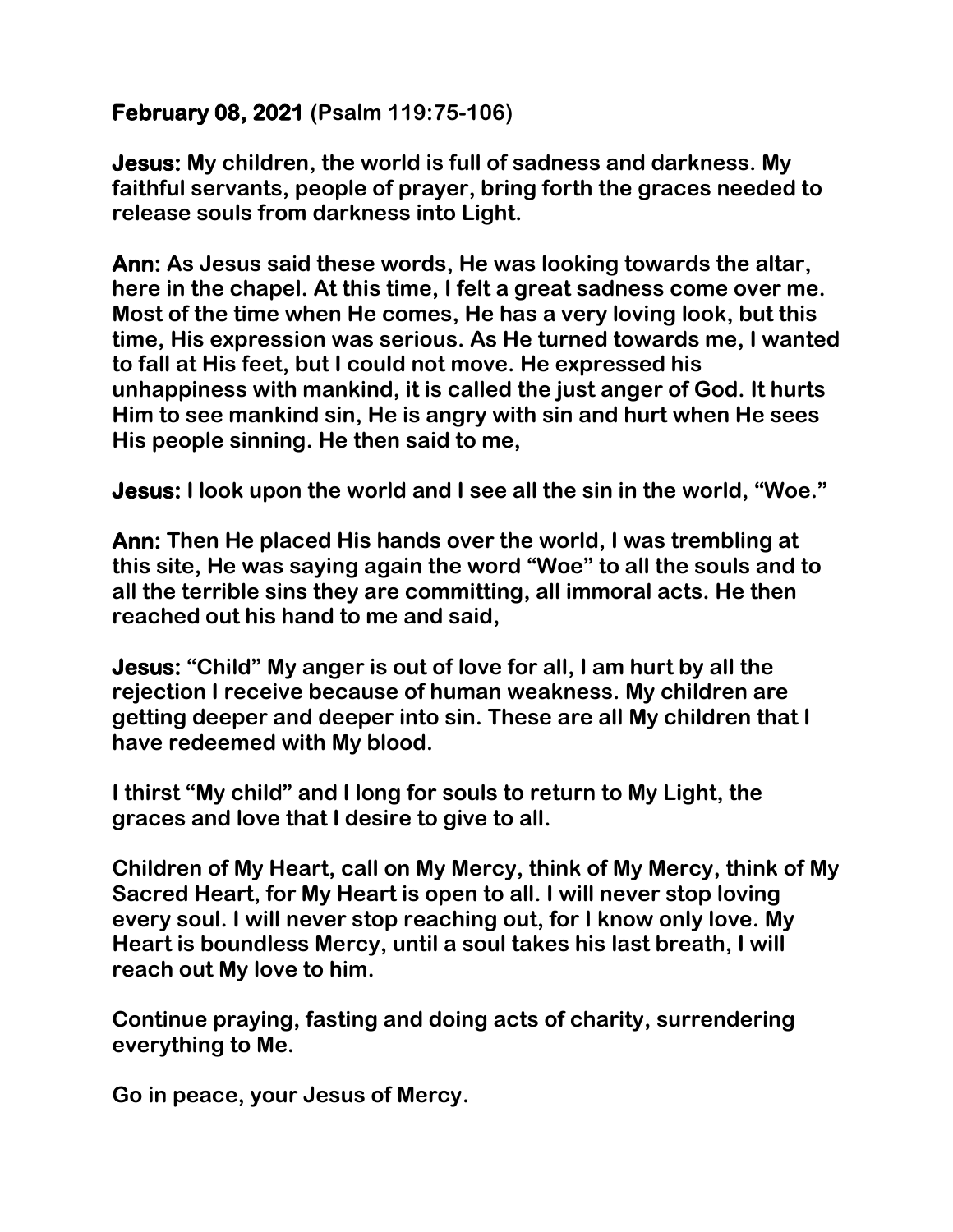#### **February 22, 2021 Seeking Wisdom (Sirach 6:18-37)**

**Jesus: My children, the more you understand what I am asking you, the more you shall see My miracles. Trust in all the promises I have laid down before you and let Me guide you according to My plan.** 

**Take no rest, all you who pray and give Me, your God, no rest until I have completed the work, I give you throughout your entire life on this earth.** 

**I am creating New Heavens and a New Earth, so wonderful that no one will even think about the old ones anymore. There will be joy and happiness among My people. No more crying and sadness.**

**Rejoice and be glad, for Prosperity shall flow upon the land like a river and I will comfort all the faithful as a little one is comforted by its mother. Power, My little ones, belongs to Me. My strength is mighty in the heavens, no man can outdo My generosity. Many will stand amazed at all that will take place, the work of My Mighty hand and not the weakness of man.** 

**Your hands and feet have been held in My hands to stay on the path to purify you with trials and tribulations to make you ready for this day. Those that have left behind all earthly things and followed Me in the truth, I will open for you all the windows of Heaven and pour out blessings so great that one will not have room enough to take it in. Your land will sparkle with happiness.** 

**Songs of everlasting joy will be heard, all sorrow will be gone forever, only gladness will be embraced.** 

**Go in peace. Your loving Jesus.**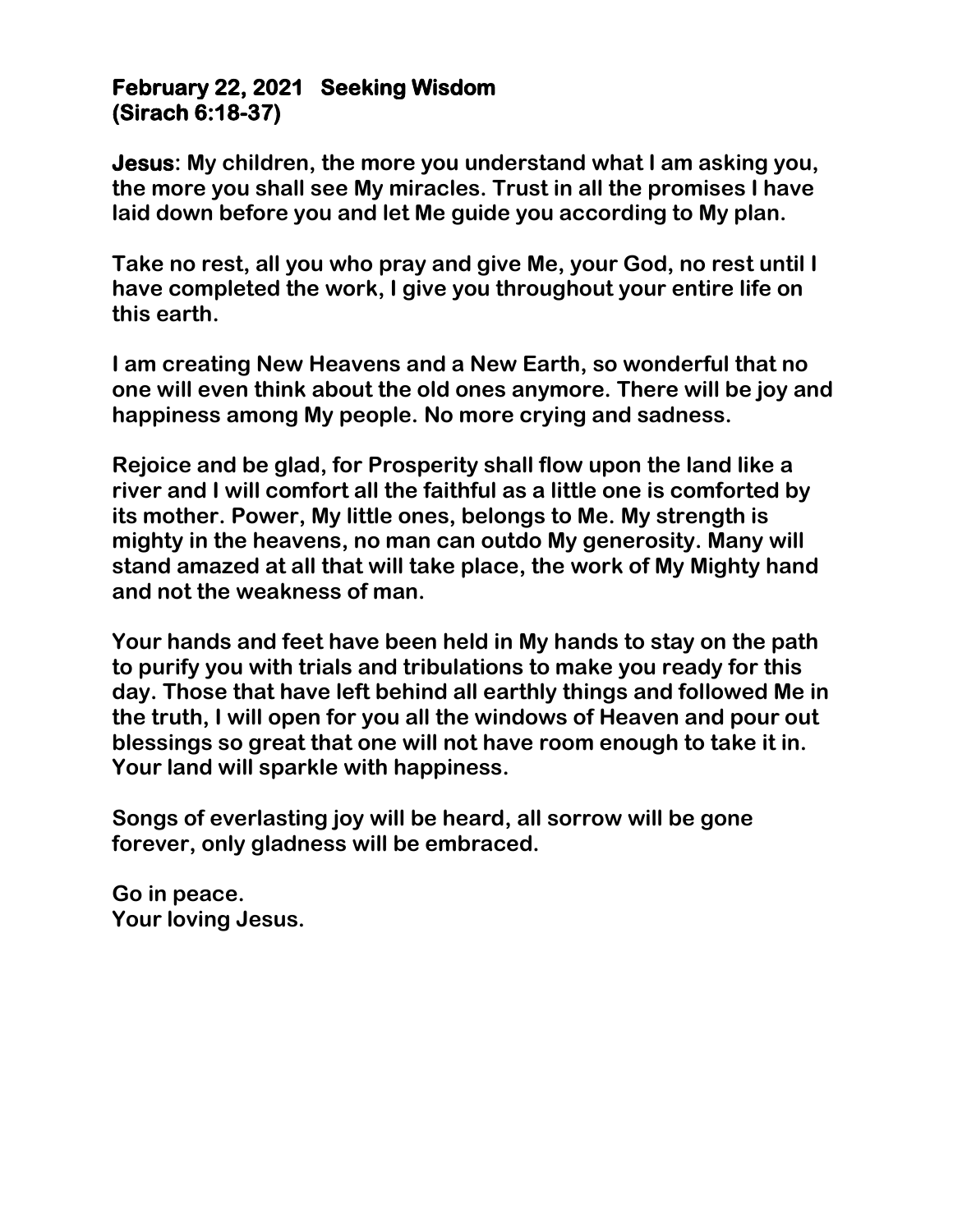## **March 08, 2021 (Psalm 142)**

**Jesus: My children, during painful trials, My faithful ones must persevere and persist in prayer, prayer from the heart. I desire to heal all of My broken people, but this must come through trust in Me and faith, strengthened by prayer. Keep taking the holy path of prayer.**

**Tell all of My faithful servants to pray for the Spirit of Truth, the Spirit of Love, they are the one Spirit of Life Eternal. Many are praying, but living in the world and by the world, they adore all of its fruits. Those who now live in the fruits of this world and worship thus, will receive its fruits. They will drink of its bitter cup and become followers of him - who destroys.** 

**Tell all to prepare themselves, make a place in their hearts only for Me their God, Who desires to save. The battle is on. Many souls are being lost. They roam about lost in the dense darkness. Love has been removed from their heart. Your world has been infected with evil.** 

**I, your loving God, offer My Heart to My Father in place of your heart. This is why I cry tears of blood for love of all who have fallen away from Me. I ask you to be little in heart. Help My children who seek your help and prayers. When you respond to My children, you are responding to Me.** 

**Let your heart be open to receive the graces I desire to give you. I plead with you, arm yourselves with the Rosary. My Mother has asked you to pray and live My Commandments that I have given you.** 

**Each day pray for the Vicar, I have given you. Each day, make the sign of the Cross with Holy Water, begging Me through My Mercy that I will protect you from the darkness that overflows around you.**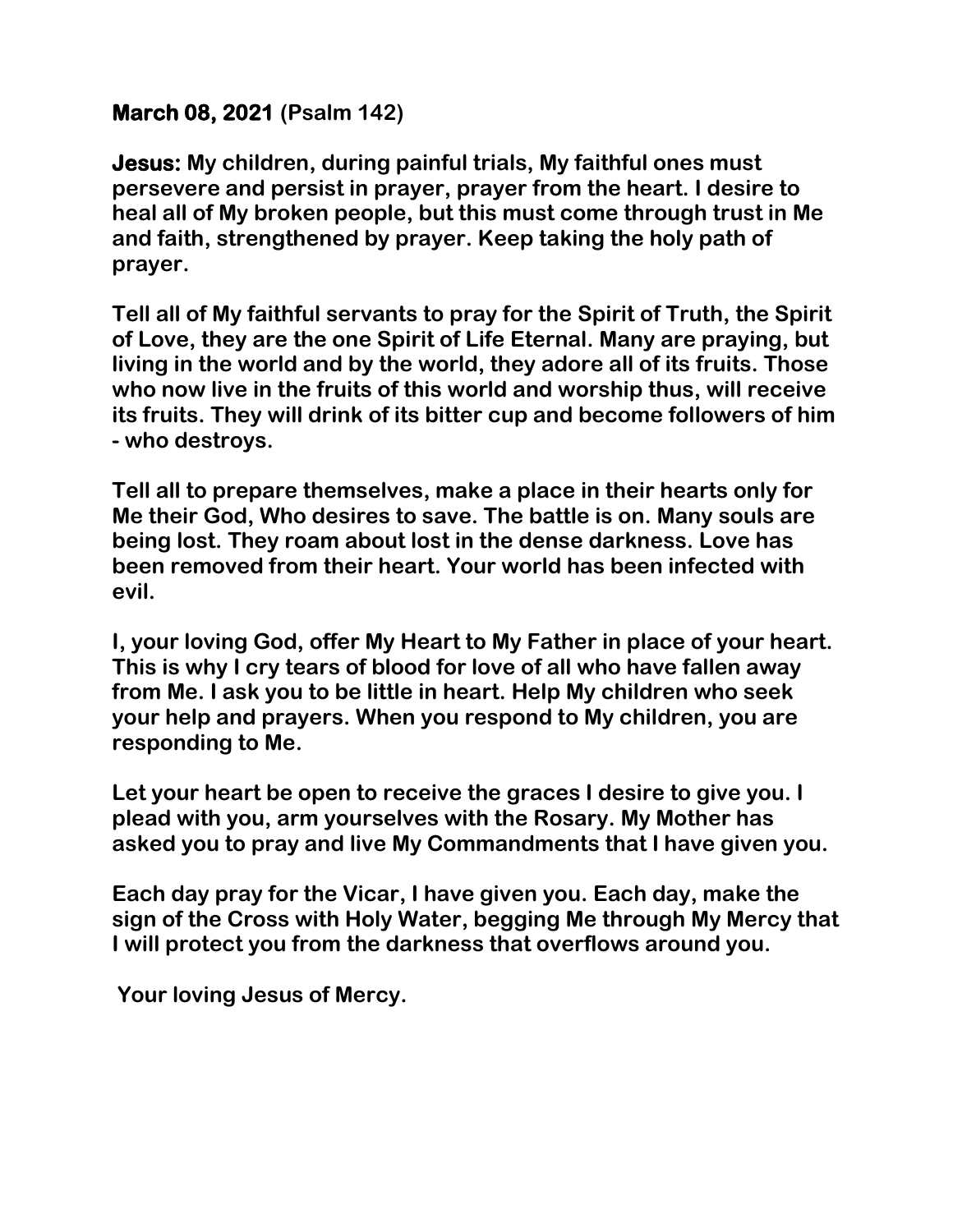### **March 22, 2021 (Proverbs 1)**

#### **Jesus: My children,**

**I ask that you be totally merciful, meek, humble, passive and kind. Have compassion on everyone. Forgive now, as you will, no doubt, forgive at this time of great confusion in your world. Forgiving is never easy; you need to pray for the grace to do so. Loving compassion for everyone, especially those who have offended you, will help you attain sainthood. My dear ones, you must remember that compassion is the chief law of human existence. Remain joyful and cheerful, always ask for these graces. Be strong and pray for the grace of fortitude. You must try to endure all trials and sufferings that come your way. You will need to be ready to endure hunger and cold in the future.** 

**You are in a war, a terrible war against the powers of evil. Evil that is conquered only by prayer, fasting, daily mass, receiving My Body and Blood, Confession and surrendering everything to Me your loving God. You must do these things to fight and win the existing war.** 

**Make many sacrifices each and every day and live what you believe. Chastisements will continue to come, for the world must be cleansed. It cannot continue in this evil poison. The hatred and cruelty have grown and grown.**

**People are left to starve every day. Abortions are rapidly growing. Souls are not following the teachings of My Holy Word. They have been watered down and explained away.** 

**If all would pray with great fervor, sold their possessions and gave to the poor, turned the other cheek, did good to those who persecuted them and forgive seven times seventy, there would come about great changes in your world. Pray, My faithful servants, for time is of the essence.**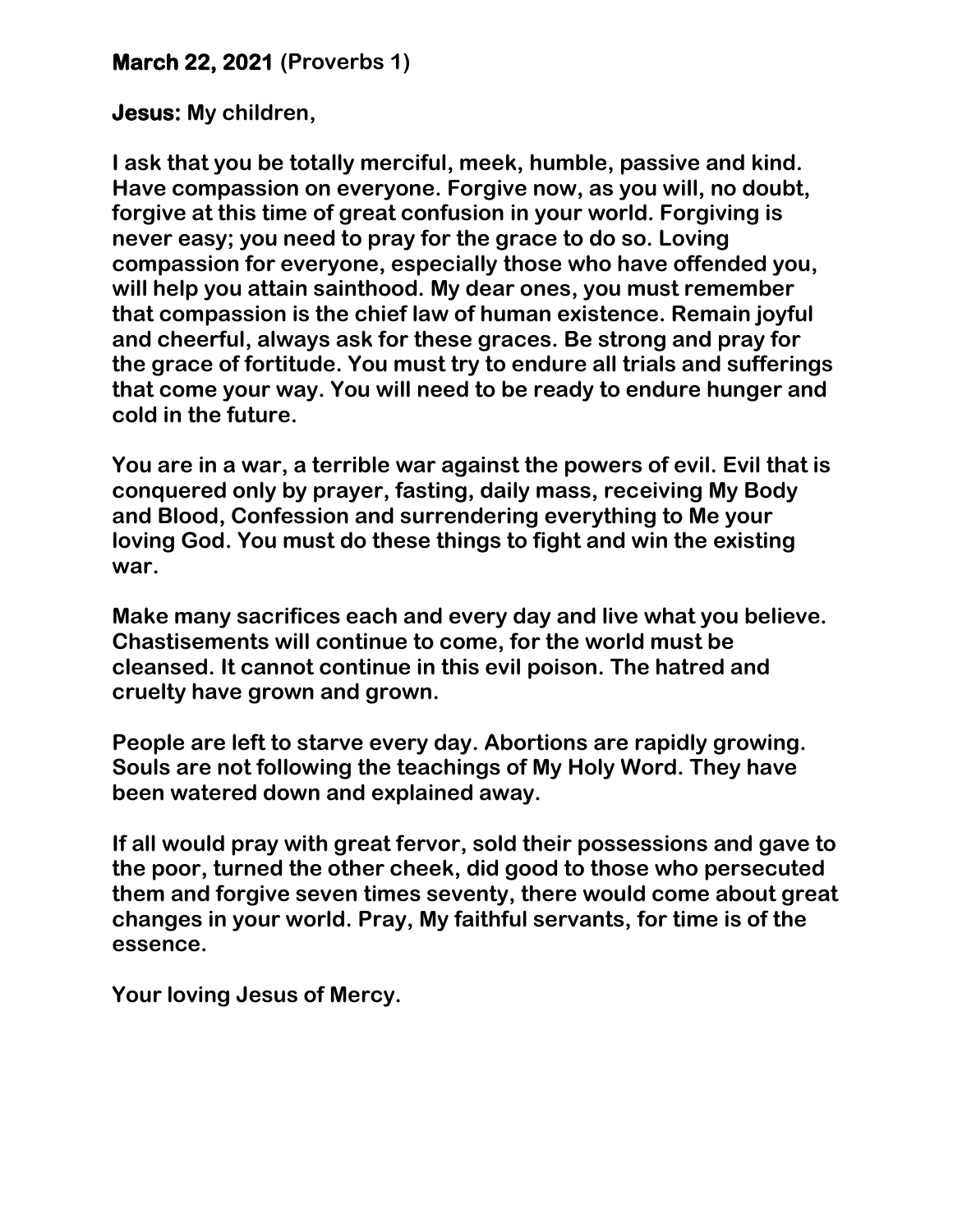# **April 12, 2021 Ezekiel 34:11-16**

#### **Jesus:**

**My children, the clock has been set, the alarm has sounded, your world is going through a great purification. Pray, pray, pray, for My Mother has come to the world to present all souls to Me. She can save souls from Hell if they respond to Her call.** 

**Harder times have arrived, no matter who you are or what you do. Mankind has never indulged in the evil one's work, like now. Many desire to remain in darkness and sin, they have no desire to repent. My messages as well as well as My Mother's messages to all that were chosen to receive them, bring about a deeper awareness of Our Love for mankind.** 

**Abortion, being one of the greatest sins against Me, for it permits the Evil One to work like never before. Souls are sinning against My Holy Spirit, for Life comes through My Spirit.** 

**I invite My children to be part of My plan for salvation of the world. Just say yes and My Love will Take over. All who love Me, love My Father, and My Holy Spirit. In this way, their hearts are open to the Most Holy Trinity. I beg all souls to return to Me, their loving God. Read My Holy Word and the messages given by My Mother. Proclaim them for all to hear, to live and be spread.** 

**With the Holy Trinity in your hearts, you will share in the coming Triumph like never before, the Triumph of Truth, that no one will be able to deny.** 

#### **Ann:**

**Our Lady then came, She said, "I desire to give many gifts to My children, but their hearts remain closed. This is why the world is suffering."**

**She then lowered Her hands and rays of white came from Her hands and Heart. She spoke these words, "I desire to give many graces to My children, if they would only accept them."** 

**When Our Lady comes, I feel a total peace beyond description. She is so beautiful, breathtaking.**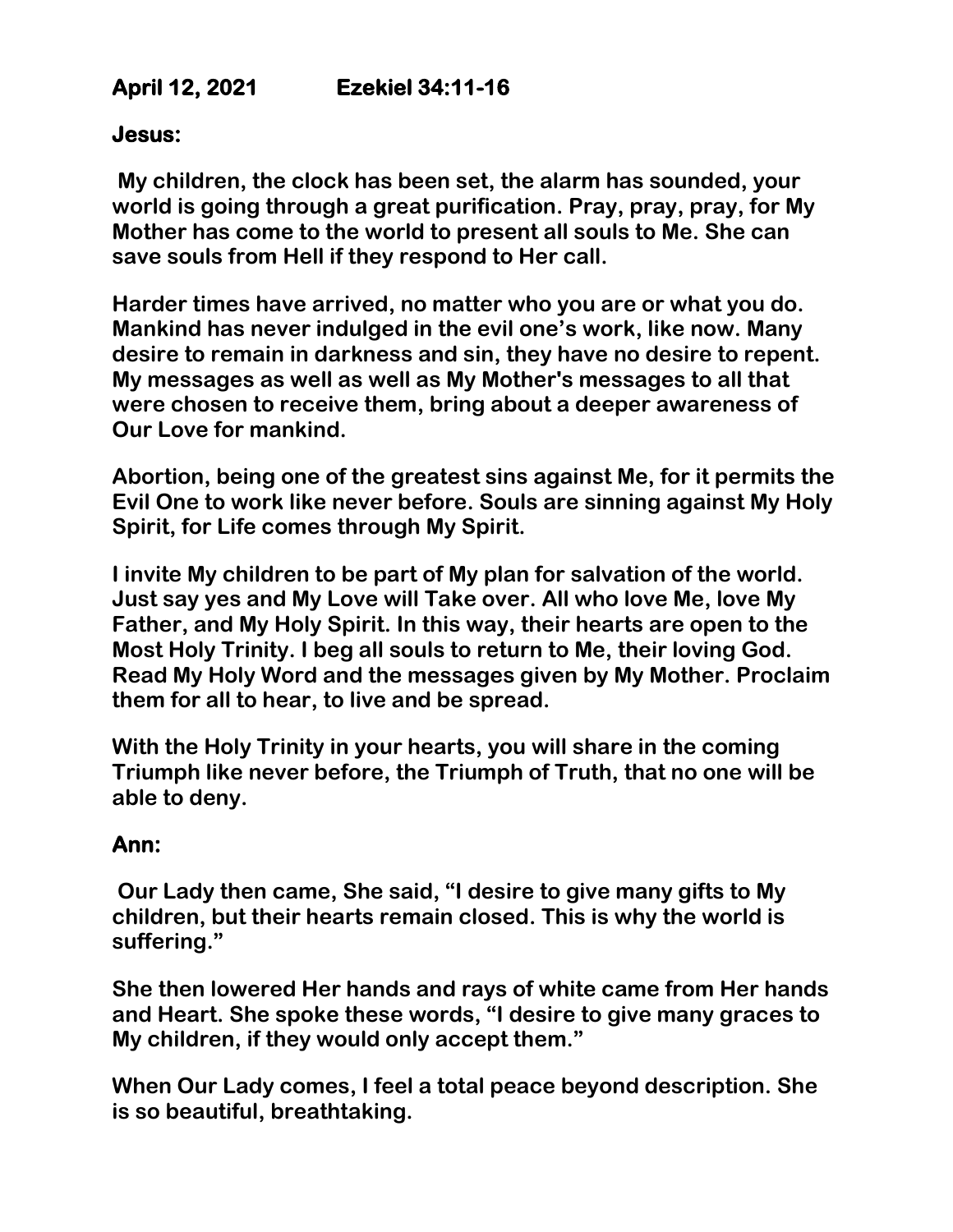## **April 26, 2021 Sirach 14:11-21**

**Ann: I see a heavenly light more resplendent than light itself, a living breathing illumination.** 

**A mystical union begins to unfold as Jesus appears. A great joy that saturates My mind into an ecstatic awe.** 

**Jesus: I desire to lavish rich graces upon My children and bless them abundantly with My love. Those who have remained faithful servants, are My true disciples. Blessed are the peacemakers and all who strive for peace. With peace, there is unity and hope. All comes through love, and I am love.** 

**Continue to respond to the graces I give you, for I want to share all with you. My chosen one has seen angels, many angels as well as Heaven, Purgatory, and even Hell, and with the eyes of her soul, she has gazed in wonder and in awe upon the face of My Eternal Father.** 

**She is very much alive and a part of this earth like all of My children. It is a sign for reasons of teaching to a particular time, place and prayer group. Chosen souls such as this one, simply surrender all frustrations and inability to be understood. They concern themselves with only one thing, pleasing Me, their Lord and Master.**

**Ann: Jesus is looking at me. He has the white dress and the red wrap. He holds in His hand a big gold staff, at His feet a Lamb. There are thousands of angels around Him. He is showing me a great darkness, it is engulfing the world, churches, many souls falling, lightning flashing, He is raising His hands and the wound in His hands are like lights, and His feet too.** 

**A huge angel appears, the Angel of Wrath. Jesus is holding a paper rolled up. He opens it. It has a red stamp or seal. There is blood on the stamp or seal. Mountains are falling, covering houses and souls. Everything is turning to smoke.** 

**The Vicar of Christ is weighed down with tremendous trials.** 

**Time is running out!**

**The Lord says, "Souls must embrace My love and mercy now before it is too late! For I hunger for souls!**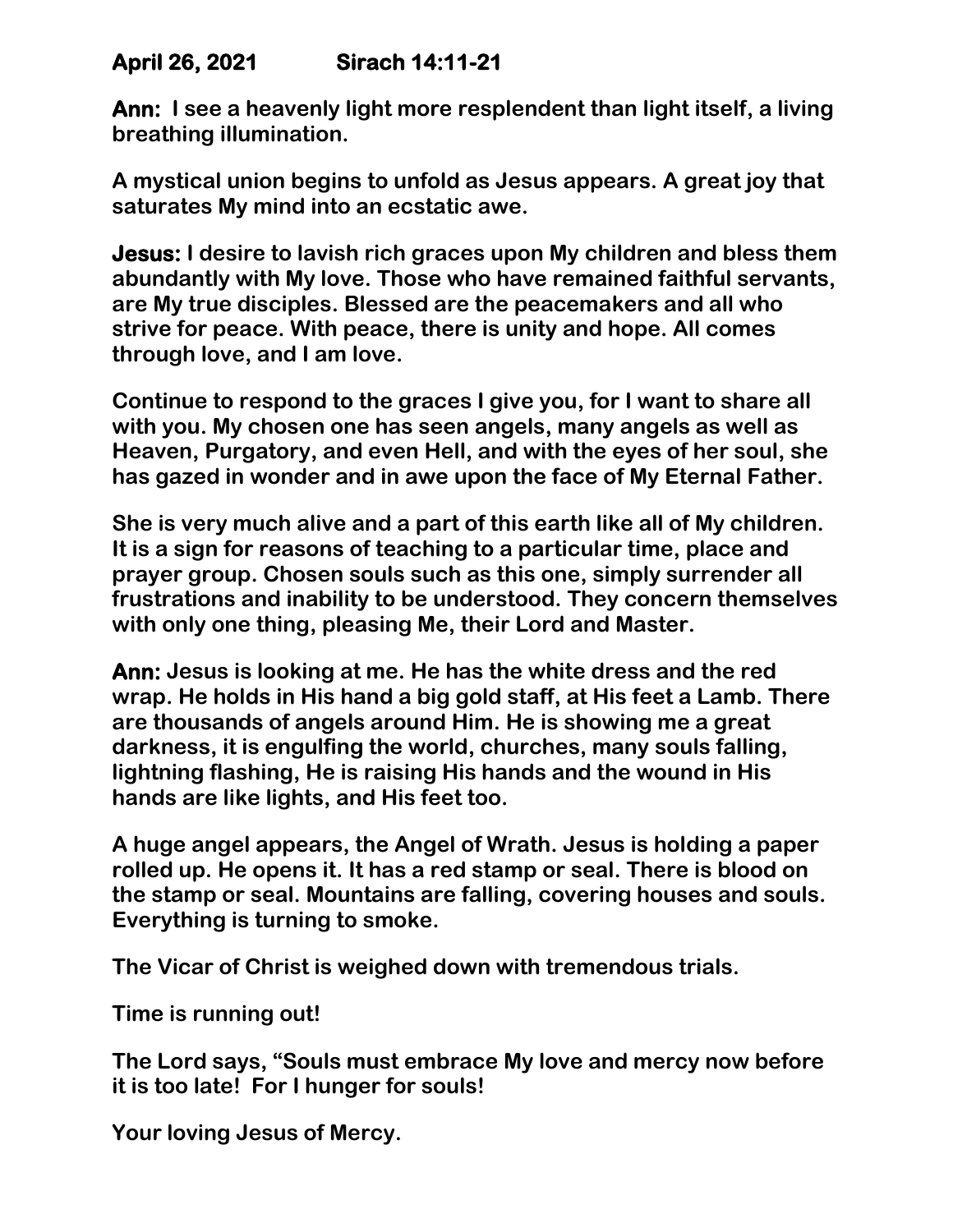# **May 10, 2021 (Psalm 63)**

**Jesus: My children, you have heard many warnings about what is to come, I tell you, the gift of your warning to this world will signal the time for the enemies of My Beloved Bride to swing into greater action. My Father's gift of enlightenment for every soul will unleash the forces of Hell against My Bride and all who attempt to come to Me. My Holy Spirit will come with Divine Love, that will be a new fire from Heaven, that will open the doors of the hearts and will illuminate all consciences. It will be a judgment in miniature in which all souls will see themselves in the burning fire of Divine Truth. They will see their own life and all they have done in My Holy Light. The Triumph of the Immaculate Heart of My Mother will coincide with the great prodigy of the Second Pentecost. This new fire will purify all souls.** 

**Always, My dear ones, prepare your spirit and your soul and help prepare others as well. I ask you to prepare yourselves and others with this prayer that I have given many before your time.** 

**My children, I drink this cup for your sake, rejoice that you are called to this great devotion.** 

**Simply offer the wounds, pains and Blood of My left hand for the downfall of all enemies and you will see them disappear like ashes.** 

**I assure you, many Kingdoms of the enemy will disappear in a short time.** 

**"To all great numerous enemies, the enemy of the holy death of my Master Jesus Christ, on the Cross of Calvary, the prince of darkness and iniquity, the father of all liars, I stand on the death of my Master Jesus Christ and offer His pains, wounds, and the Precious Blood of His left hand to the Eternal Father for your downfall, your destruction and your scourging. Amen.**

**Precious, Precious Blood of my Master Jesus Christ reign in me and in the lives of all men. Amen."**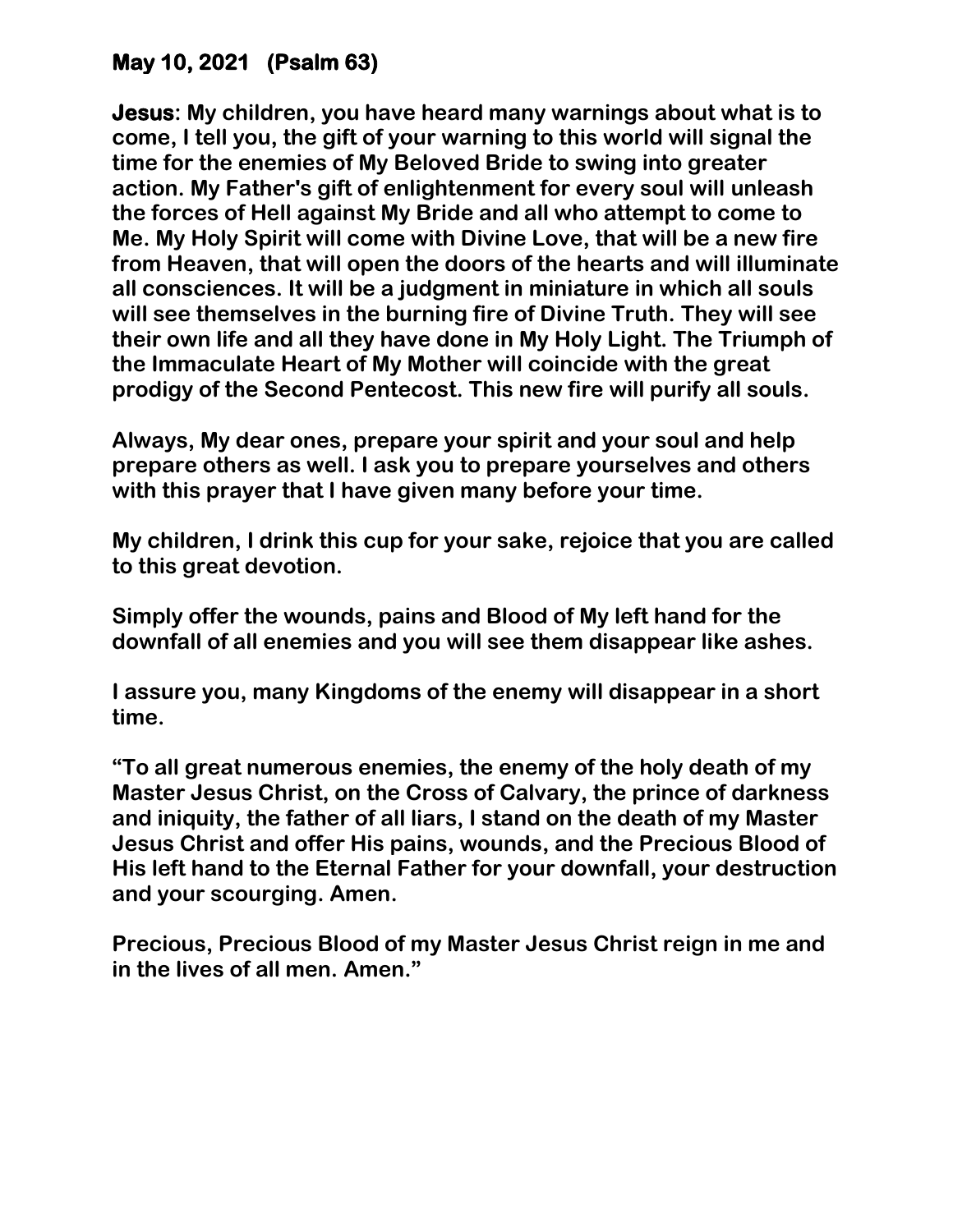# **May 24, 2021 (Psalm 104)**

**Jesus: My children, Misery has shadowed your world like fallout from a cosmic collision. It is like the flood waters from the days of Noah. This sorrow is now submerging all parts of the world. You are witnessing constant suffering. A suffering that the secular world denies has any purpose or significance. Because the world defies understanding, this suffering is pointed to a primary reason for the denial of My existence.** 

**There will only come complete peace through suffering, it will be suffering to the point of surrender, there will be no place to turn, but to Me, their God, Almighty and Creator. From the darkness will come forth a great light and all will be renewed, especially My Bride.**

**Ann: If one could only see the isolation, loneliness and inner wrenching of the Heart of Jesus for souls, as He has shown me, the sufferings that are actually more intolerable than the physical tortures He endured, mankind would drop to their knees in shame and beg for His Mercy. They would have a deep suffering inside, not of mind or body, but of soul.** 

**Jesus: Surrender, embrace and abandon, for you are nothing. Ann: Lord, use me like a matt, if this pleases you.**

**Jesus: By the weight of one's cross, I will teach you how to suffer, sacrifice and pray. Like seeing through the eyes of a prophet, I ask you to feel through the body of one of My chosen souls to suffer. It will never be easy, but I tell you, this is the way souls must strive to do, to truly live in union with Me.**

**Ann: I was aware, at this point, of how little love there is in the hearts of all mankind.**

**The Spirit of God inspired this prayer: "O God, Our Father in Jesus, consume all souls into the wounds of your only begotten Son and hide us therein for the Holy Mercy to save souls. This is my submission to Thy Holy Will. May you draw souls to yourself through the Passion of your beloved Jesus, Our Savior. Look, dear Father, upon the wounds of your Son Jesus and the tears of Holy Mother Mary and embrace with your love my poor nothingness, that is hidden in the shelter of Thy deep wounds of Jesus.**

**As I embrace in my heart, my soul and my body of your Holy Will, I ask you to grant your mercy to all mankind that you dear Jesus thirsts for. Amen."**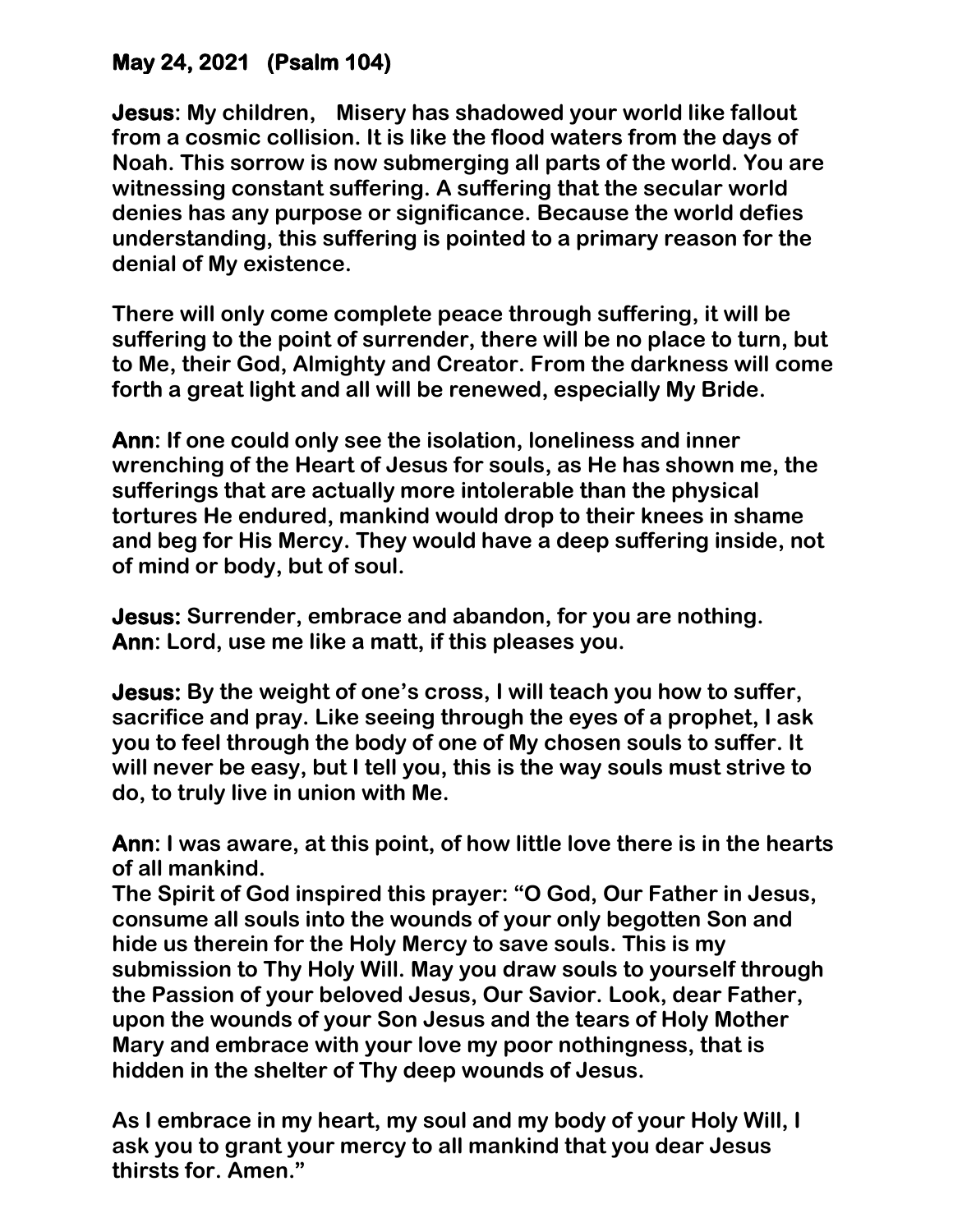## **June 14, 2021 (Sirach 13)**

**Ann: As I began to pray the Lord appeared more radiant than ever, he was engulfed in light. His robe appeared to be blowing in the wind. I was embraced with his divine beauty.** 

**Jesus: My children, all souls are living a life that carries with it great struggles, persecutions, and doubts from others. With all these worries and struggles I ask you to contemplate on My words that I place before you.** 

**My dear ones, your heart, since it is the main channel leading to the other faculties and is itself the source of desire which leaves the other channels open or closed in willing, choosing or action, needs to be purified of its weakness. For your heart can be either open or closed to Me your God.** 

**Your Will can become so unyielding to My Will that it resists My prompting and becomes in a pattern of your self-interest and selfconcern and can become too weak to decide for Me.** 

**Your Mind can be molded more and more by the thinking of the world, in which you live, the expectations of souls and the standards of earthly judgement.** 

**Your Intellect can lose its realization of My Wisdom, being supreme, a greater treasure than all human greatness. It can also rationalize what suits itself and it even begins to justify as right, what is objectively wrong.** 

**The loss of humility before Me leads one to trust in themselves and less in Me, Who is the source and giver of your every talent. Because of this, I may need to prevent pride from building up and taking over, for then, you would lose the greatest gift ever, Me.** 

**Your Memory can also be clouded from consciousness of all the merciful deeds I have given you in your past and need a purifying and a strengthening from the clutter of all your personal concerns that block your loving dependence on Me, Who loves all with an everlasting love. My love is unconditional, and I must make all to realize this. I must bring you down to a realization that you are nothing and that you draw all from Me, Who is the Giver of Life itself.** 

**Go in peace. Your loving Jesus.**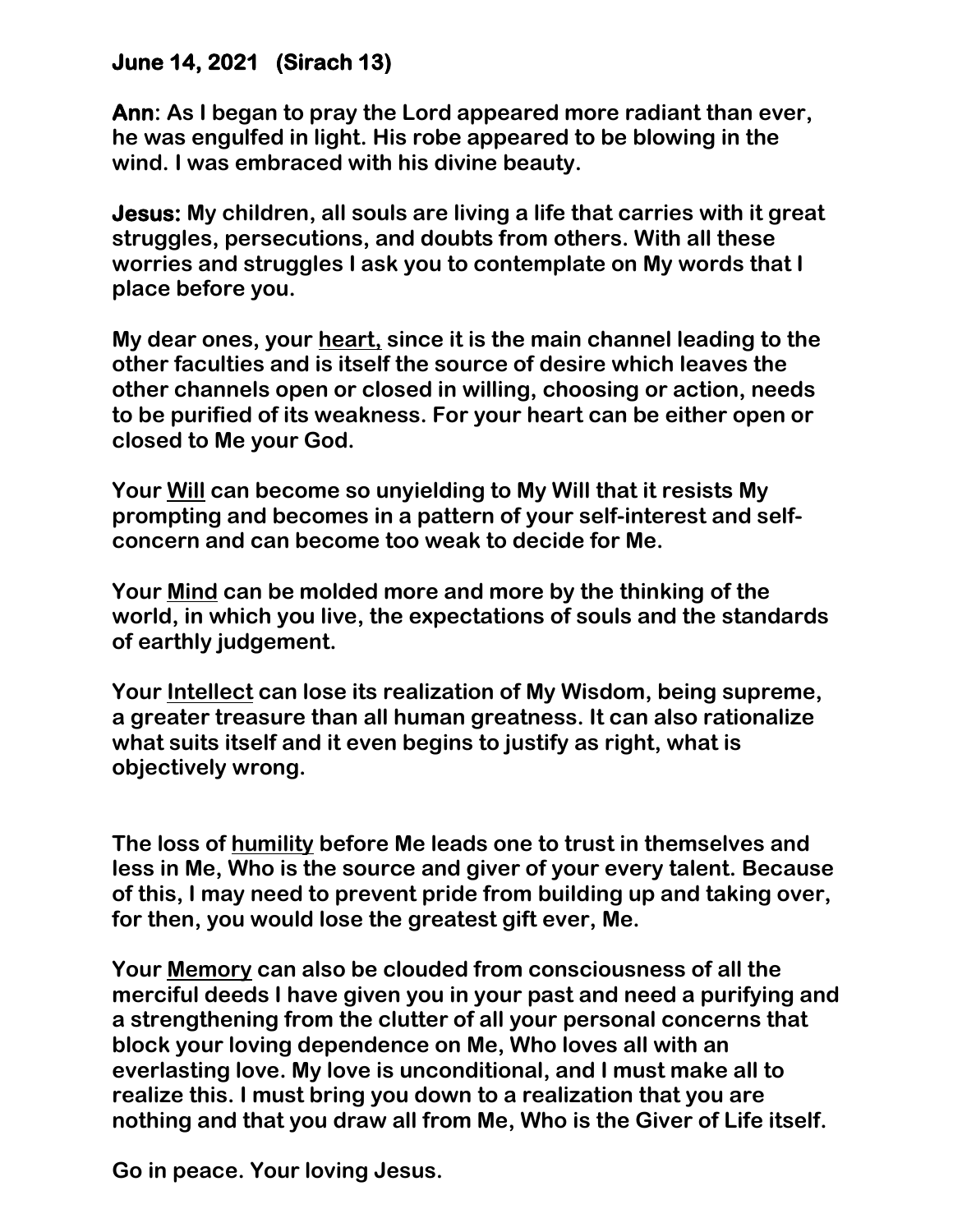## **June 28, 2021 (2Corinthians 13:7-13)**

**Jesus: My children, I tell you there has been and will continue to be an outbreak of massive disturbances in nature. Hurricanes, floods, Title waves, tornadoes, earthquakes, typhoons, fires and droughts, one more powerful and destructive than the other.**

**Darkness has come upon your world through the sins of mankind. The heavens will shake. Lightning bolts will flash like nothing the entire world has ever seen. My hand will come over the entire world with such great force, man will not know what hit him. You will see My words come to pass. Come to Me before it is too late, all you fallen away souls.**

**This battle between light and darkness is great. Tell all humanity to pray, confess and seek only My kingdom. I will come with great speed, My people will see big buildings crumble, topple and disappear. Landslides will be taking trees and everything with it.**

**Ann: Jesus showed me the angel of His wrath, dressed in red, holding a sword. Beneath the angel was a dark cloud that rested over the world. I began to pray and say the Divine Mercy Chaplet for the angel to retreat and not attack. The angel then retreated.**

**To all, I beg you to continue to pray and say the Divine Mercy Chaplet throughout each day for the salvation of all mankind.**

**Jesus: I do not inflict pain, but your sins allow sufferings to happen. Sin has its consequences. Remember My justice awaits those who do not want to respond. Pray for them with Me and My Mother before it is too late. I have told you over and over, those who desire to live by the world will die by the world.**

**If you do not choose to change your ways and live in simplicity and turn away from sin, you will go through My justice. If you understood My Holy Justice, one would die of shock.**

**I must tell you, the cup is overflowing and is about to be poured out upon you and you will cry bitterly for refusing to respond to My calling.**

**Your Jesus of Mercy.**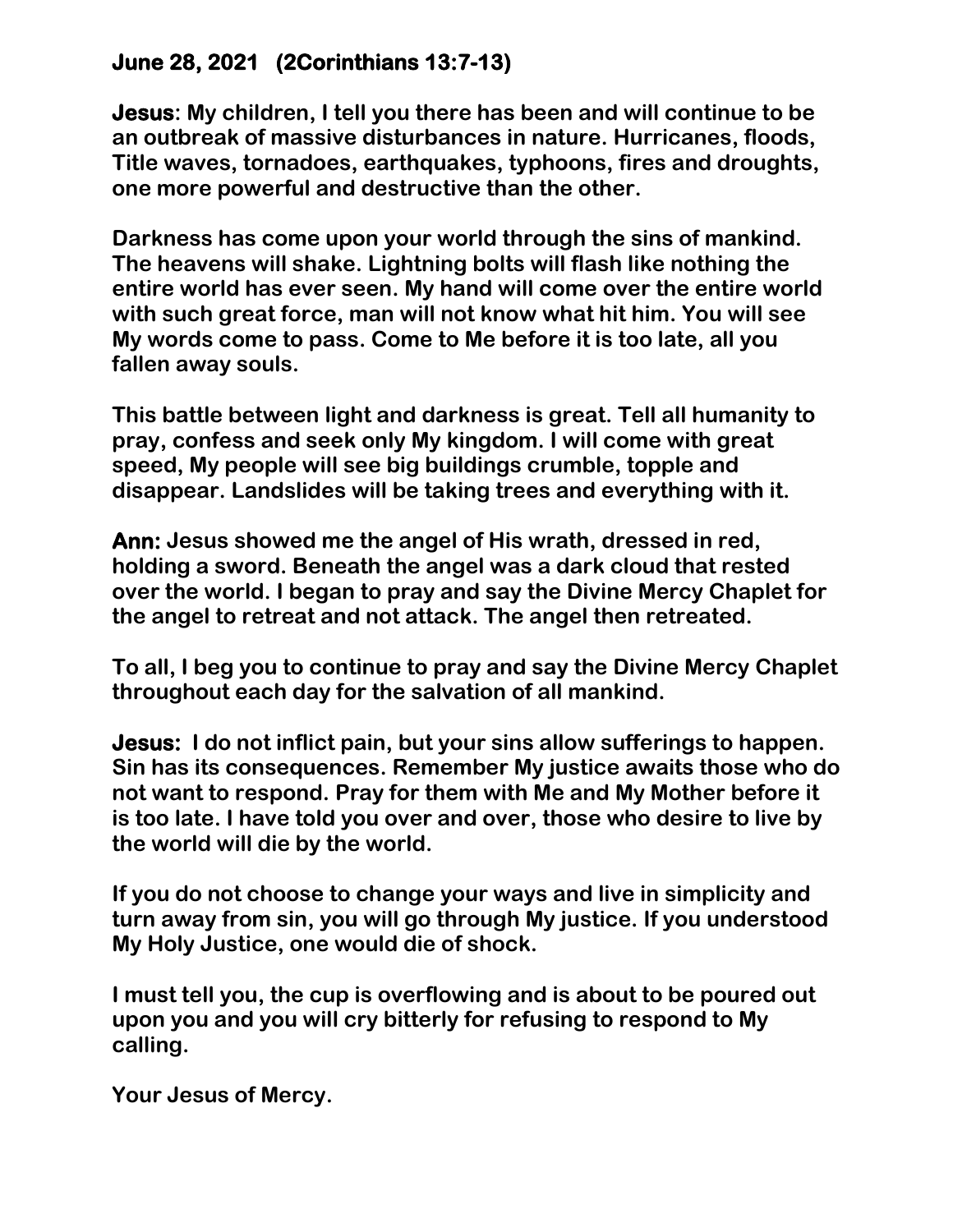## **July 12, 2021 (Psalm 94:1-10)**

**My children, "I set before you Life and Death, the blessing and the curse. Choose Life, then, that you and your descendants may live."** 

**The number of deaths in this time of the Evil One is incomprehensible. My little ones, millions upon millions of my creation are slaughtered each and every year. It is the greatest sin ever committed against My Sacred Heart. I call to those who have committed this grave sin, so that I, their loving merciful Lord will forgive them. Come to Me. Be not afraid!** 

**My people are blinded, taking innocent lives. Their actions have led to disaster upon disaster for the world. My Mother has asked My faithful servants to offer up the Holy Contents of My Holy Sacrifice, to pray the Rosary to Her Immaculate Heart and pray the prayer of Baptism. In this way, She, the Mother of God, will be able to take each of Her little babies into the safety of Her Immaculate Heart.** 

**Children of My Heart, I weep blood for this abomination, killing the unborn. It is murder.** 

**Reflect on these words of My beloved Mother: "When people shouted out, "crucify Him, crucify Him," to kill My Son that was innocent, it is the same way these beautiful little babies in the womb of their mothers are hearing the words, "crucify them, crucify them, kill them."**

**These too, like My Son, are innocent little victims."** 

**I give man and woman the gift to create life and only I have the right to take it away.** 

**Abortion, which together with genetic experimentation has and will continue to bring chastisement to the whole world.** 

**I give you this prayer to say each and every day for all these aborted babies, along with their parents and all medical staff that carry out this horrific act.** 

**(page 1 of 2 ….July 12, 2021)**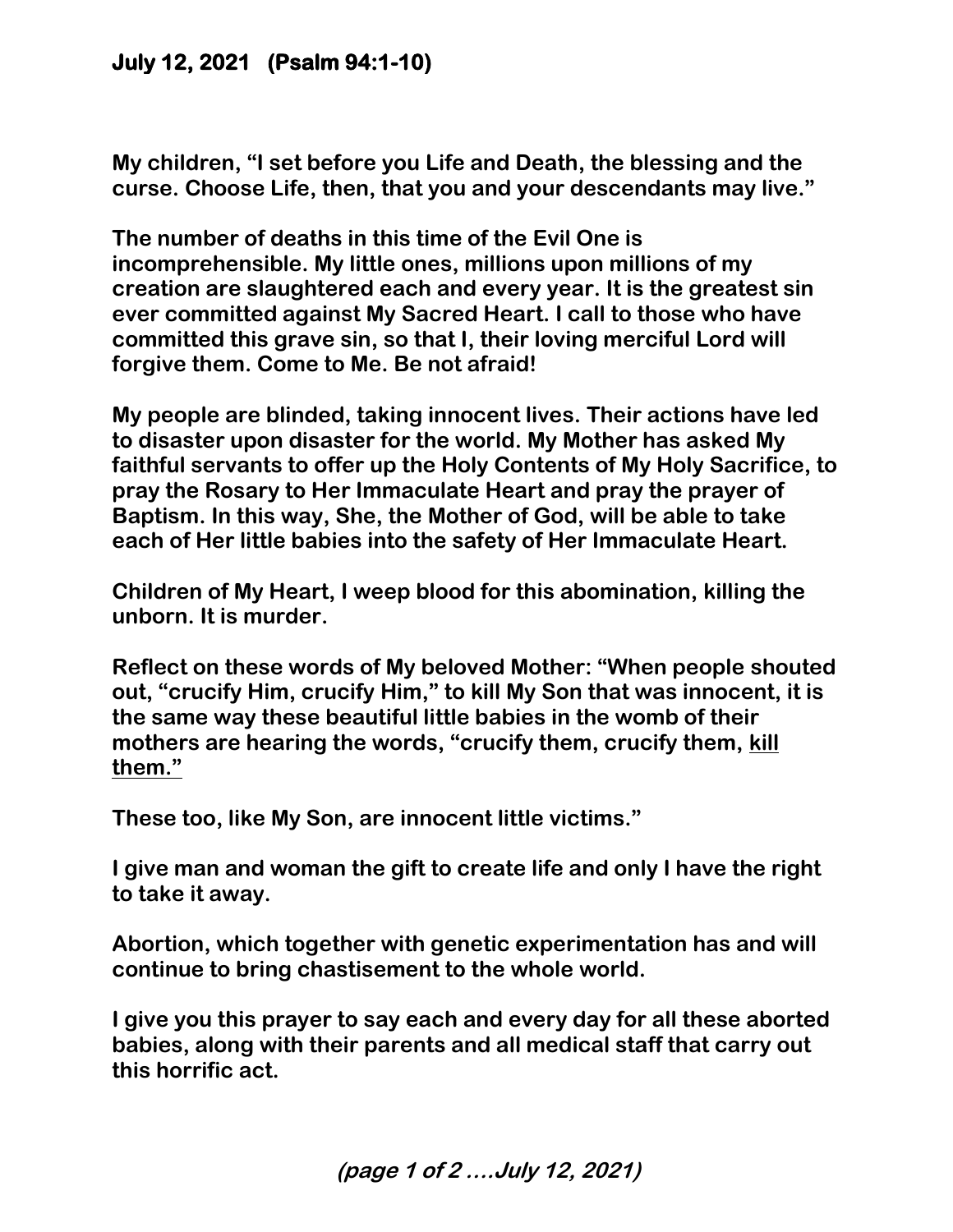## **Baptism of Desire. Prayer of Baptism.**

**Say the Apostle's Creed, proceed to sprinkle Holy Water in all directions while saying these words.** 

**"All of you, who were born dead and are still to be born dead, by day and by night, all that are killed in the womb of their mother and are still to be killed, so that all of you will be given eternal life by Jesus Christ, I baptize you in the name of the Father and of the Son and of the Holy Spirit. Amen."** 

**Give the child a name, a Saint's name and save them from the hands of the Evil One.**

**Your loving Jesus .**

**(page 2 of 2 ….July 12, 2021)**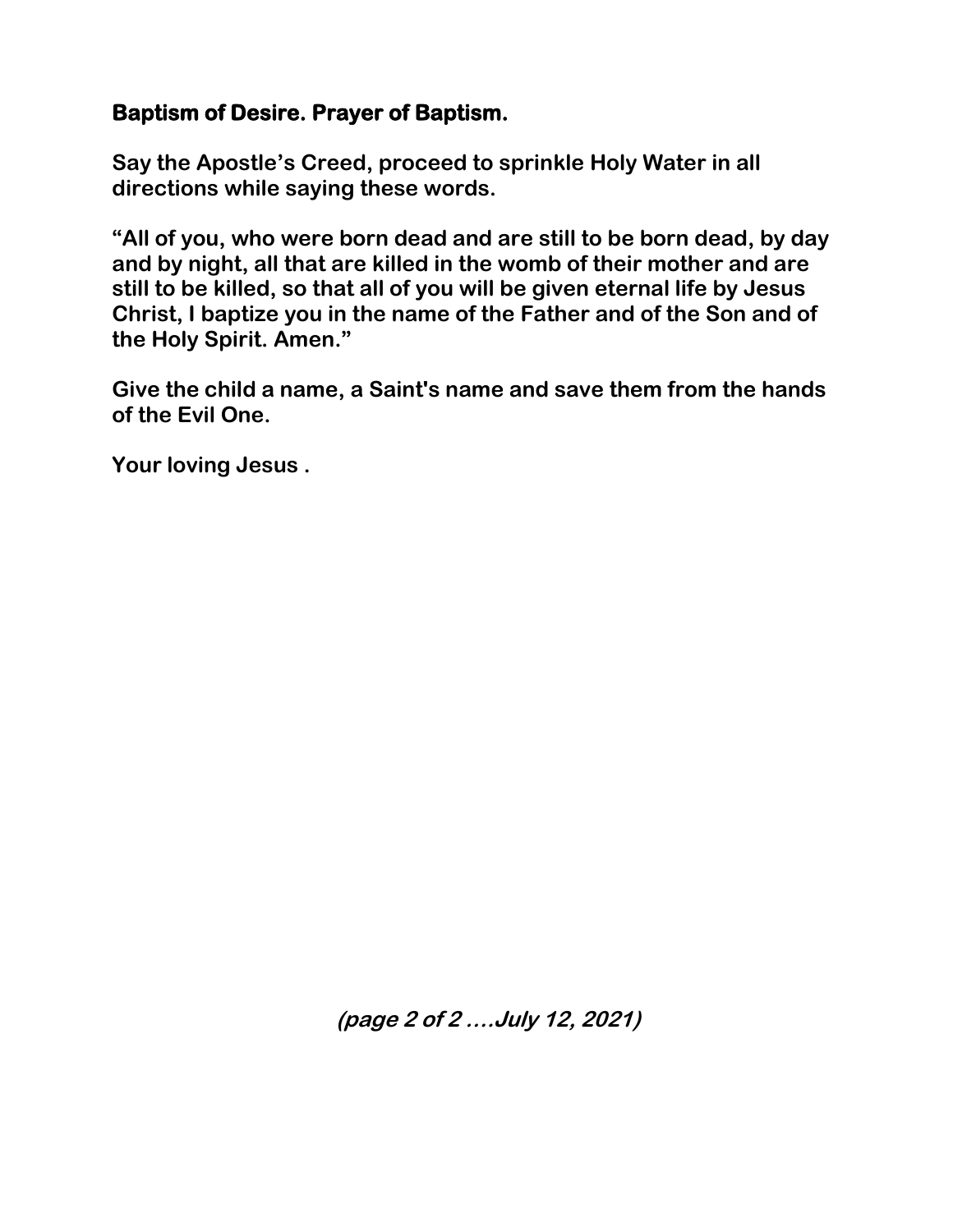# **July 26, 2021 (Sirach 14:22-27)**

**My children, My grace cannot help you unless you accept it and make use of it. I ask that you pray that you may understand what I want you to know. Use the sacraments I have given you to gain strength for all you will endure in this unpredictable world.** 

**Listen to My voice, call on My Holy Spirit to bring you wisdom, peace and spiritual strength. I have given you these words, use them dear ones, "Speak Lord, your servant is listening." When you reach out to Me in prayer with these words, I will surely reach out to you and speak directly to your heart.** 

**I am always generous with all that reach out to Me and sending gifts through My beloved Mother, gifts of the special graces and blessings. Spiritual gifts, medals with powerful graces attached, hidden springs where the sick have been healed. Those that have been chosen to build refuges, needed for what is to come. Yes, My little ones, darkness lingers throughout your world, but with all these graces given, you must be vigilant in prayer and good works.** 

**Love all people that you meet. Pray for them and offer all your sacrifices and sufferings up to Me, so that I will disarm all of evil's snares. Those who listen to My instructions will surely have special blessings given them, when the time comes, for above their houses, a Cross shall appear to signify that they belong to Me, and no harm shall come to them. My Divine Mercy shall protect you.** 

**You will be able to look through the darkness and may see many souls coming from many places, even from purgatory. They are coming into the light that shines from My Holy Cross.**

**My protection will be with you.** 

**Never fear, I will be with you forever.** 

**Go in peace. Your loving Jesus of Mercy.**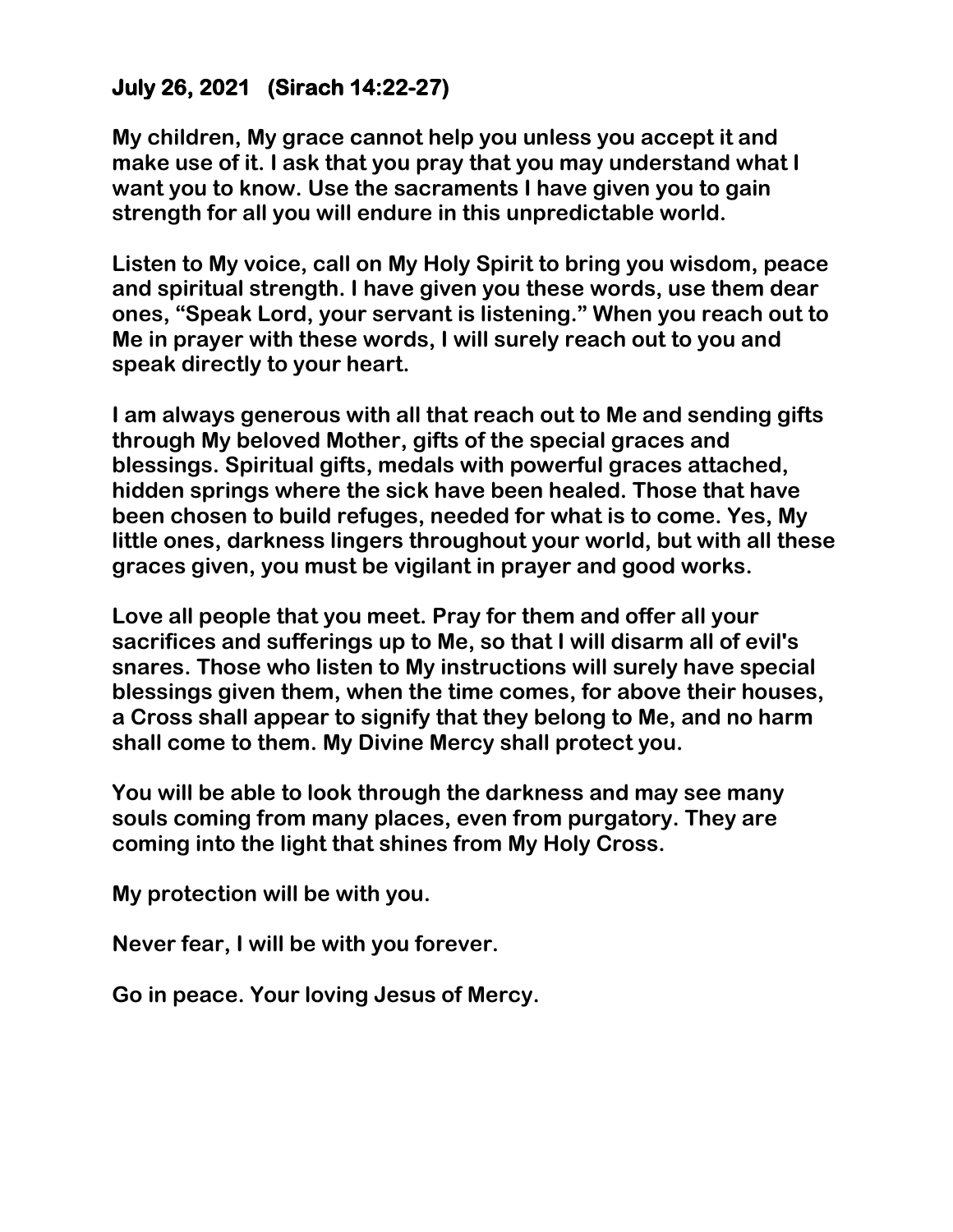# **August 9, 2021 (Psalm 91)**

**Jesus: My children, I tell you, abandon yourselves in My arms and leave all you have, all your weaknesses. Have minutes of silence throughout each and every day, in this way, I may speak to you. Read the lives of My beloved saints and grow in holiness, so that you may build-up a store of fuel. This material will fill your prayer life and inflame your thanksgiving after receiving My precious Body and Blood. Glorify Me, your God and bear Me in your body.** 

**Remember these words, "I do not like divided hearts, and if I give mine, I give it whole." Struggle, My little ones, to please Me but be strengthened by My hope and courage to carry on. Get rid of fear, the fear that this world has created, for if you belong to Me, completely to Me, I will protect and guide you. Do not let evil become a dead weight that will drag you down, a chain around your neck that will enslave you.** 

**There will be much suffering ahead, but you must take it, not like a coward, but bravely, with your Christian heart. Then you will conquer and esteem it like a treasure.** 

**Do not use weapons of destruction to overcome your enemies. Use the tools I have given, My Sacraments, the Rosary, Holy Water, blessed salt, prayers, especially My Divine Mercy, to be said many times throughout each day. These are your protection against all evil forces.** 

**The souls I have called and have given themselves to Me, are finding such a struggle greater and greater, but those consecrated to My beloved Mother will be given the strength to struggle to the end, those who are deeply and sincerely faithful.**

**Cry out the words, "Mercy, mercy, mercy" on your world today and everyday with all of its strife, violence, lust for power, wars, murders, avarice, abortions, drugs, famine, poverty, disasters and calamities. I see and know of all these conditions, find a strong appeal to this fallen world to take refuge in My Mercy.** 

**Reject all that the world offers and work only for the salvation of souls. My heart is afflicted by so many. My heart is so full of love for all.** 

**Go in peace. Your loving Jesus of Mercy.**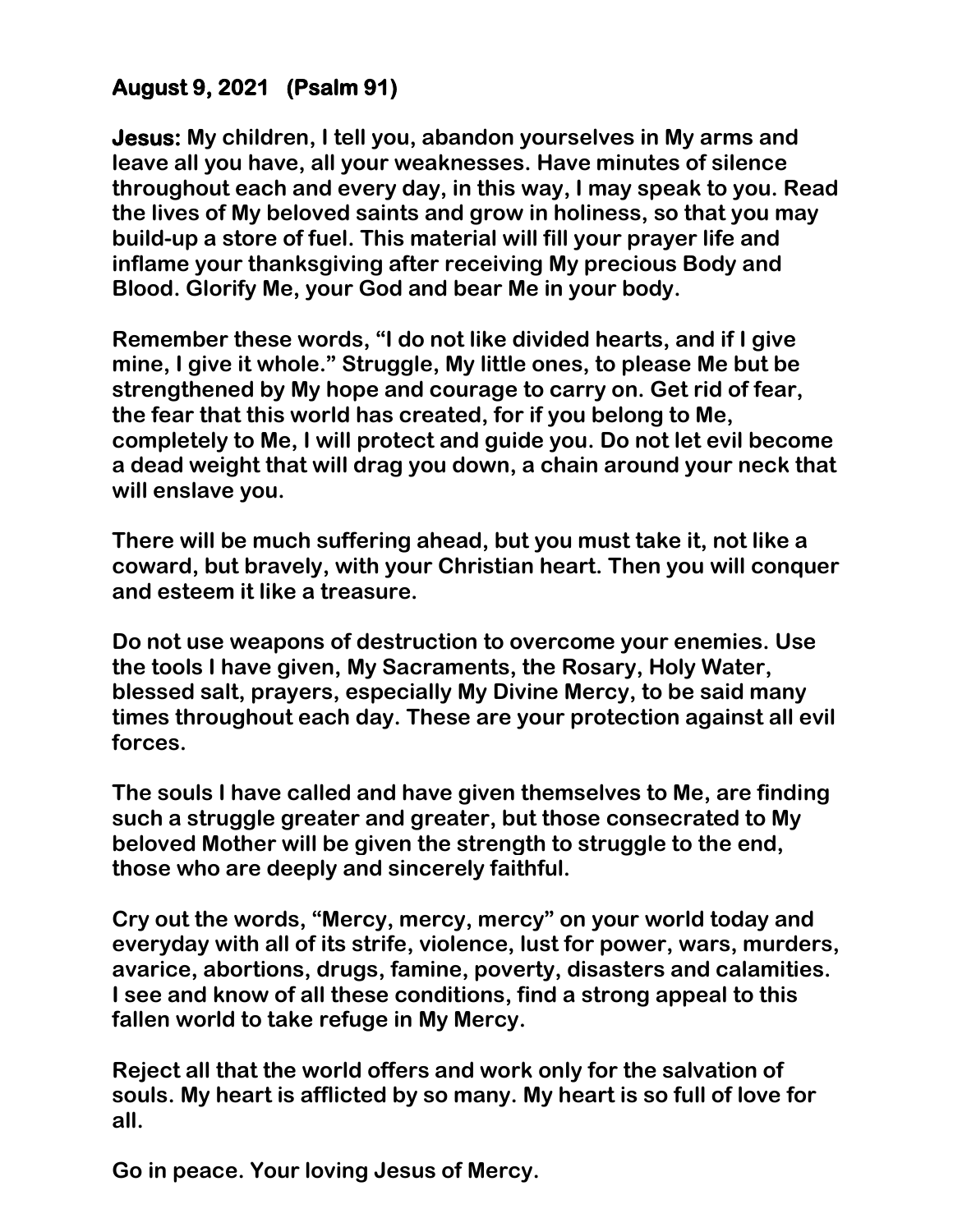## **August 23, 2021 (Psalm 142)**

**Jesus: My children, everything may collapse and fail around you, with the laws being changed and forced, but nothing is to be gained by being hateful and revengeful, especially with My Vicar. You must remember the confident prayer of the prophet, "The Lord is our judge, the Lord gives us our laws, the Lord is our king, it is He who will save us."**

**I tell you, do not judge, say this prayer devoutly each and every day so that you may put all your trust in Me, your mighty Lord and Savior. Do not waste precious time and energy, worrying about what is out of your control, put this precious time to prayer. Through prayer I will fight the battle for you, and you will feel My presence within you, helping you to cope, so that the waters will return to their course and not towards evil.** 

**Abandon yourselves to Me, for I have won the battle. Go to the Light and shout to all of Heaven, "Lord that I may see and not be restless with the darkness that surrounds us."** 

**"Cast your cares upon the Lord and He will sustain you."** 

**My Mother is always there for you, waiting for you to cry out to Her, by Her title "Regina Pacis, ora pro nobis" – "Queen of peace, pray for us."** 

**Your world needs peace. Pray, pray, pray, for it. Your prayers will always be heard, for they will reach out to those who are without My Light, to open their hearts and permit My grace to enter within them.** 

**This is your mission; the time of cleansing is here. Never give up hope. Go in peace.**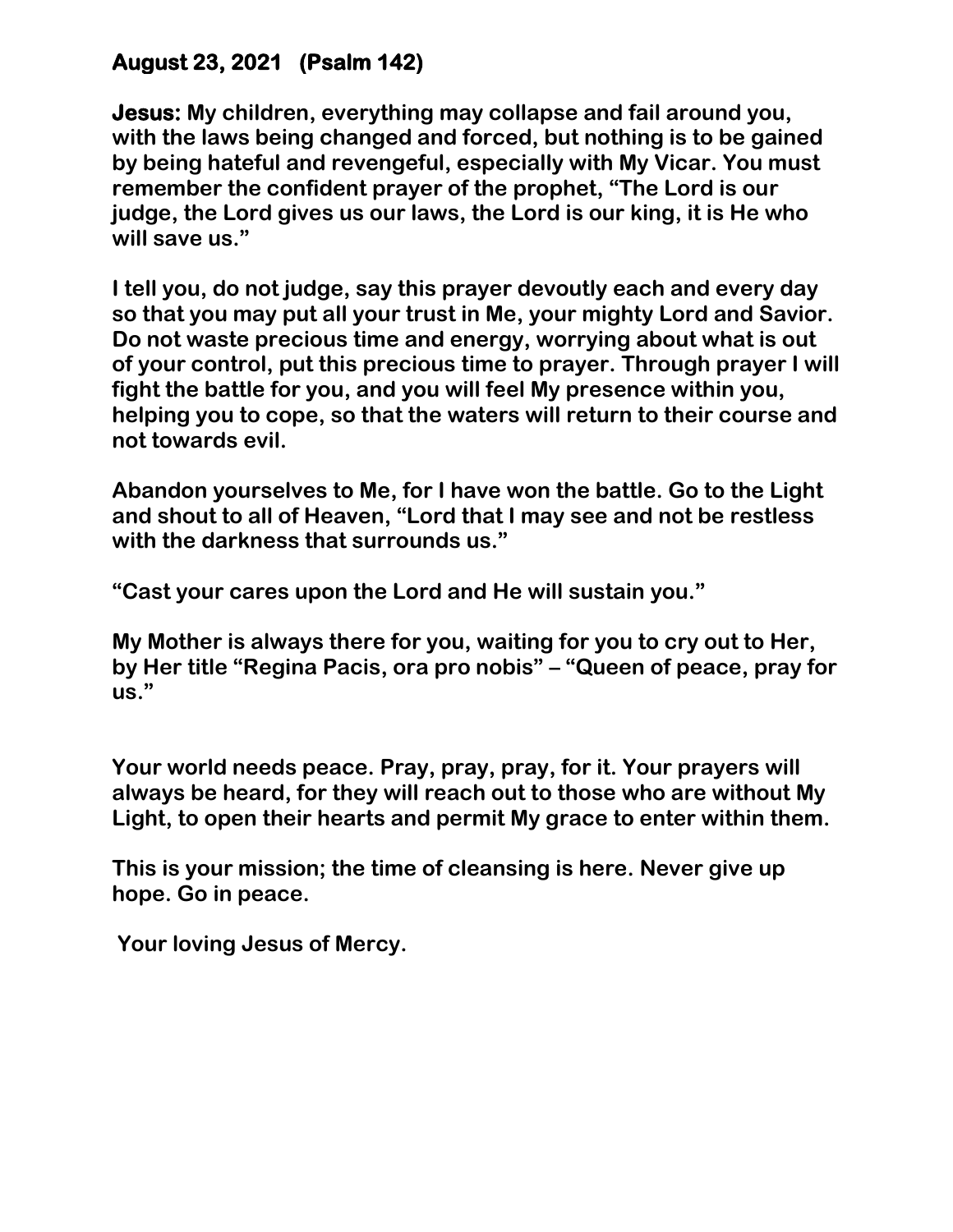# **September 13, 2021**

**Jesus: My children I will prepare a great journey to refuge you. I will bless you along the way with My Father and Spirit and bestow on you My grace and blessings with the gentle embrace of My Heavenly Mother.** 

**I come to extend My protection and defend you against the onslaughts of the great adversary, for with Me you can bear all things. I will send legions of angels to watch over you, so be prepared, the time is coming soon.** 

**Continue the many prayers, receiving My Body and Blood each and every day to be strengthened against all evil. Pray for all those around you, especially family members who have lost their way. Within the next few years, the true faith will disappear before your eyes, and you will practice your faith behind closed doors. Have courage and not fear, as I have told you. I tell you, never give up hope, for one day you will be united again to the true faith of the fathers, not in hiding, but in the open, with great fervor and love.** 

**Allow yourselves to be purified, you must stay in the state of grace. Receive the sacrament of reconciliation often, never doubting it's cleansing power to keep you on the right track. It is an act of love. Bear this time, for the reward is far greater than the trial.** 

**Lift up My beloved sons, your priests, and all church leaders, especially My beloved VICAR, he is under such persecution, even from My faithful children.** 

**Judge not, or you shall be judged, this is My holy word to all. Love one another and be kind and merciful to one another. For all who refuse to be humble and little before Me, will find their arrogance will be their damnation. Let peace and joy reign in your heart. I am with you always, trust!**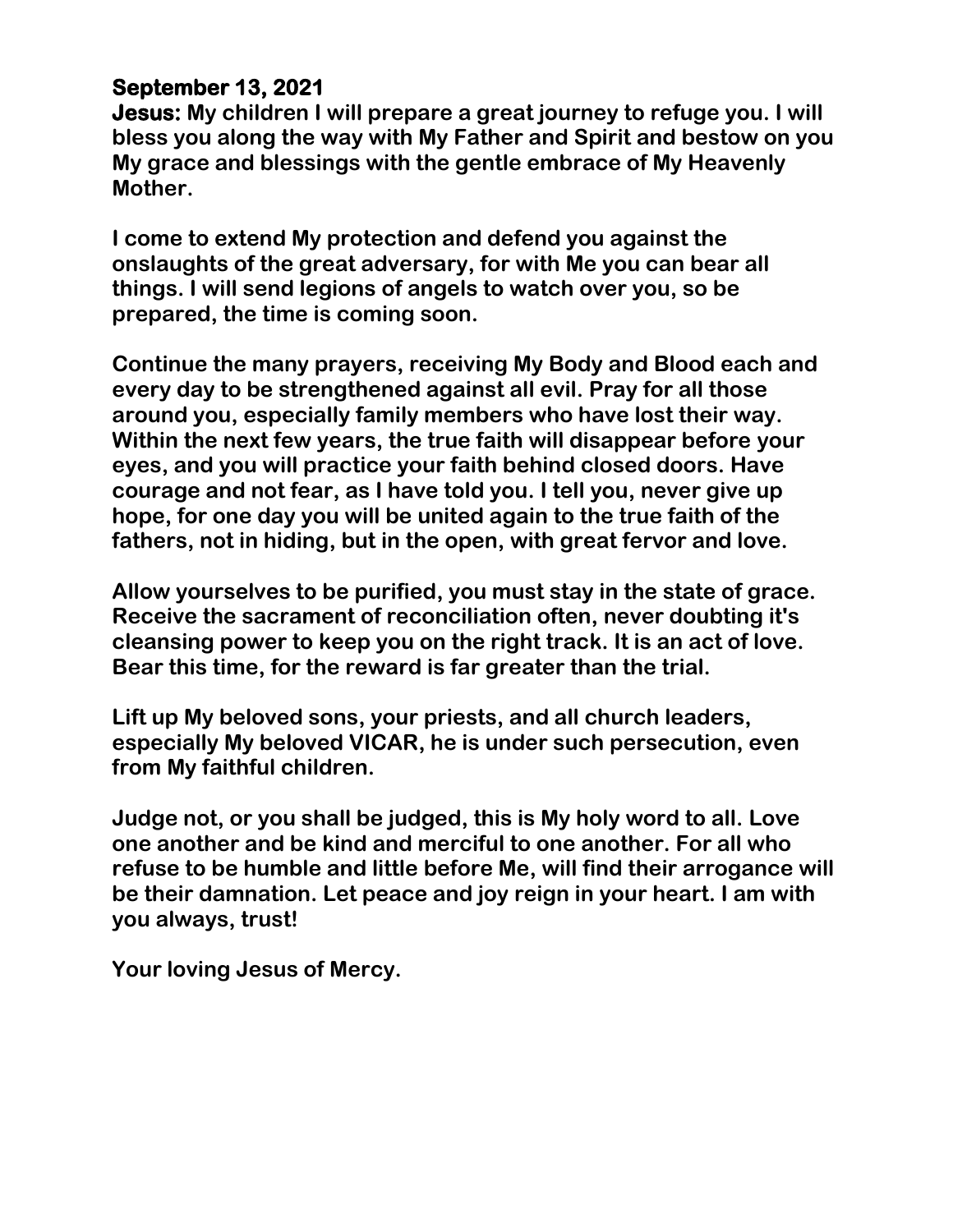## **September 27, 2021**

#### **Jesus:**

**My children, turn to Me for all your spiritual needs, do not waste any time. Be alert and always think straight, put all your desires aside and place all your hope in Me. Live as holy children because I have chosen you and I your God am Holy. In My holy word, I have said, "I am the Holy God, and you must be holy too."** 

**I have rescued many from a useless way of life, by My Precious Blood and I desire to rescue many more before it is too late. I have assigned a guardian angel to every person, to show them the way, to guide them from all the evil they are facing, but many choose to reject their help. "Pray for them, for they know not what they do." My faithful servants, listen and never fear, for the enemy cannot win when you are obeying My Holy Will.** 

**Continue praying, with Rosary in hand, moving forward by the power of the Most High. There lies a spiritual worldliness that hides behind the appearance of piety.** 

**I say, "Thou-shalt-not-kill" sets a clear limit in order to safeguard the value of human life. Today you also must say "Thou-shalt-not" to an economy of exclusion and inequality, for such an economy kills.** 

**My Bride, the Church is being called to proclaim and bear witness to the Gospel message of love and mercy.** 

**Remember My words, "The gates of hell shall never prevail against it." Pray for all leaders of My Bride, show them your Love and Mercy.**

**My little ones, you have much to pray for. The great darkness that has come over the world, a darkness that desires to wipe out millions of souls within a short period of time. Pray for these people who want to rule the world. They have sold their souls to the Evil One and are extremely dangerous. This path will lead them to eternal damnation. Pray, pray, pray.** 

**My children, urgency prevails, it is like a train whistle's holler above the cry of its turning wheels.**

**Your Jesus of Mercy.**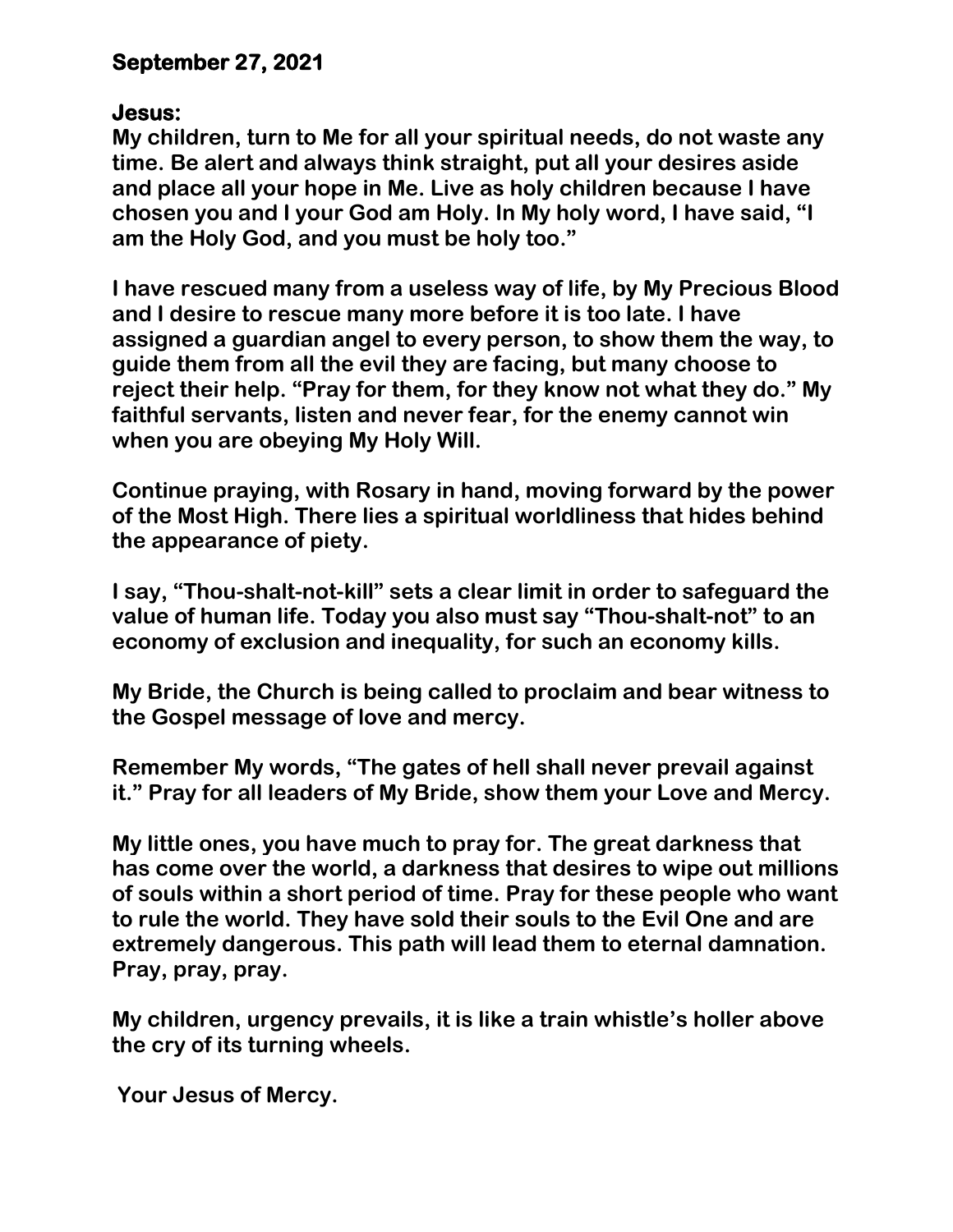# **October 11, 2021**

#### **Sirach 17**

**Jesus: My children, You are witnessing an entire world about to be let go by the supporting of My hands. Many of these warnings were given to you by My Mother.** 

**Heaven is preparing the earth for the promised events involving purification. There will come wars spreading from country to country and more diseases than you can ever imagine. Many on the earth will wish they had never been born and will curse Me, their God. They will not beg for My Mercy.**

**My faithful ones, the world is held up by pillars, the pillar is Me, your Jesus of Mercy and the pillars are about to fall and the world will be plunged into the depths of its sin and will drink of its bitterness.**

**My little ones, do not let these words trouble you. Be attentive, remain in the state of grace, keep your heart open to receive what I give you. My Mother will hold you under Her mantle. Be not afraid! My Mother has foretold that the crisis will be the Church's Calvary and crucifixion, but it will be followed by its resurrection in the Triumph of Her Immaculate Heart.** 

**Her revelations show you that I desire to forgive, forget and invite My children to be part of My plan for the salvation of the world. Just say "YES" and My Love will take over, for I live in each of you. All who love Me, love My Father and the Holy Spirit. In this way your hearts are open to the Holy Trinity.** 

**Every heart is called to be a dwelling place for the most Holy Trinity. My souls must not delay this response anymore, for time is short.** 

**My children are being called NOW to invite the Trinity into your hearts to share in My coming Triumph of truth that the world will not be able to deny.**

**Go in Peace. Your loving Jesus of Mercy.**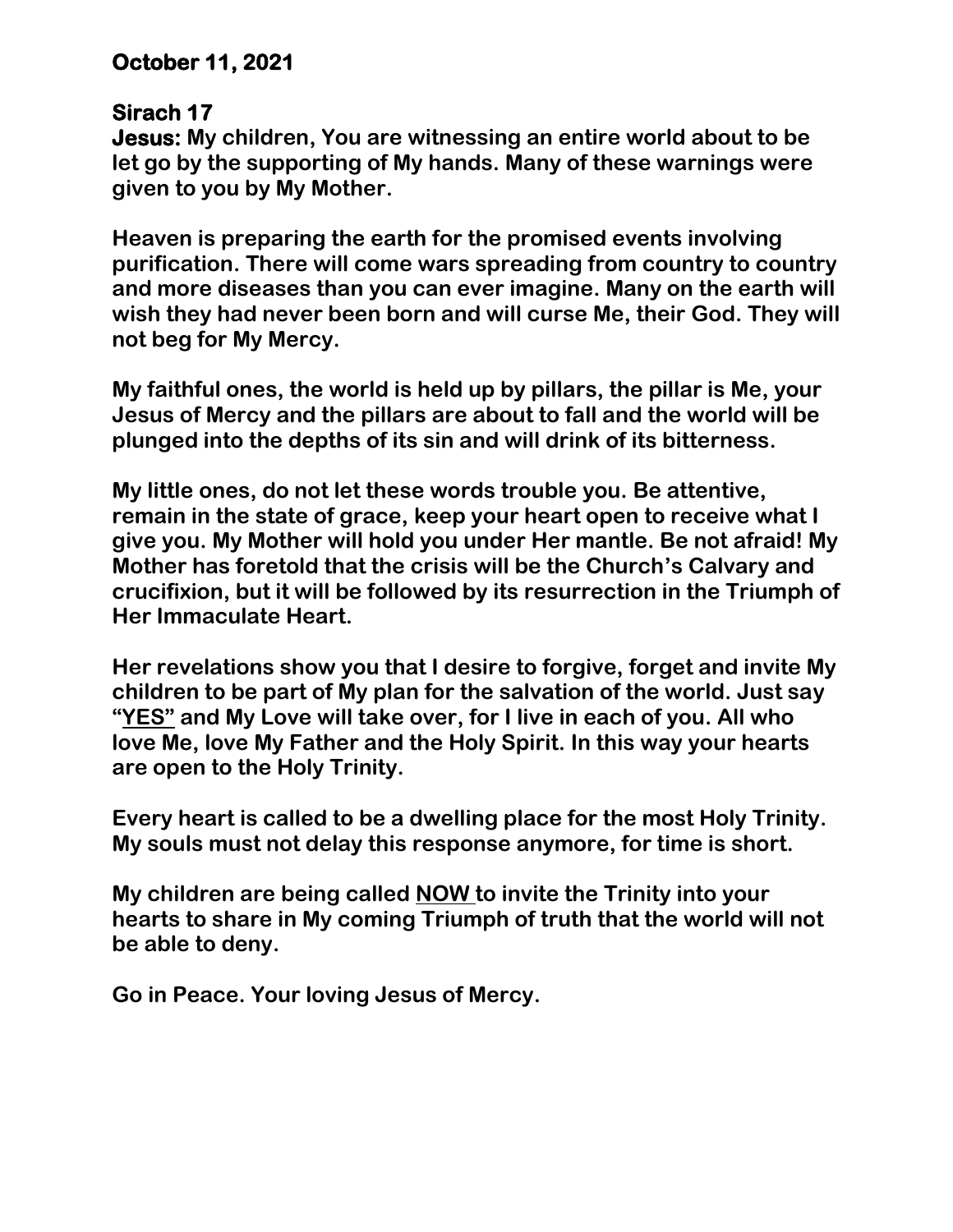# **October 25, 2021**

## **Proverbs chapter 2**

**Jesus: My children,** 

**"The coming of the Lawless One, by the activity of Satan, will be with all power and with pretended signs and wonders, and with all wicked deception for those who are to perish, because they refused to love the truth and so be saved."**

**He will be a man of sin, the Son of Perdition, the beast that ascended out of the abyss, the Lawless One, the abomination of desolation. He will be a tyrant, one of the most impious of men, literally the incarnation of the Evil One.**

**I tell you, My dear ones, he will come when certain primary conditions are that are foretold in My Holy Word are met. When the whole world renounces Me and rejects the authority of My Bride, and say "We will not have this man reign over us" "We will have no king but Caesar." It is then that I your God will deliver this world to the man of sin. He will then, consign it to the darkness of VICE and ERROR because it has rejected the Light and the Truth.** 

**My Bride is and will continue to pass through great persecution in order to be cleansed. These persecutions will continue to be violent, like those against the early Christians. They will also include deception by false brethren. You will witness heresy, apostasy, schism, incredulity, and impiousness full blown.**

**Then, many will give in to their passions and drink from the pool of iniquity, then will the Anti-Christ appear".**

**Pray, pray and never stop My faithful servants.** 

**Your Jesus of Mercy.**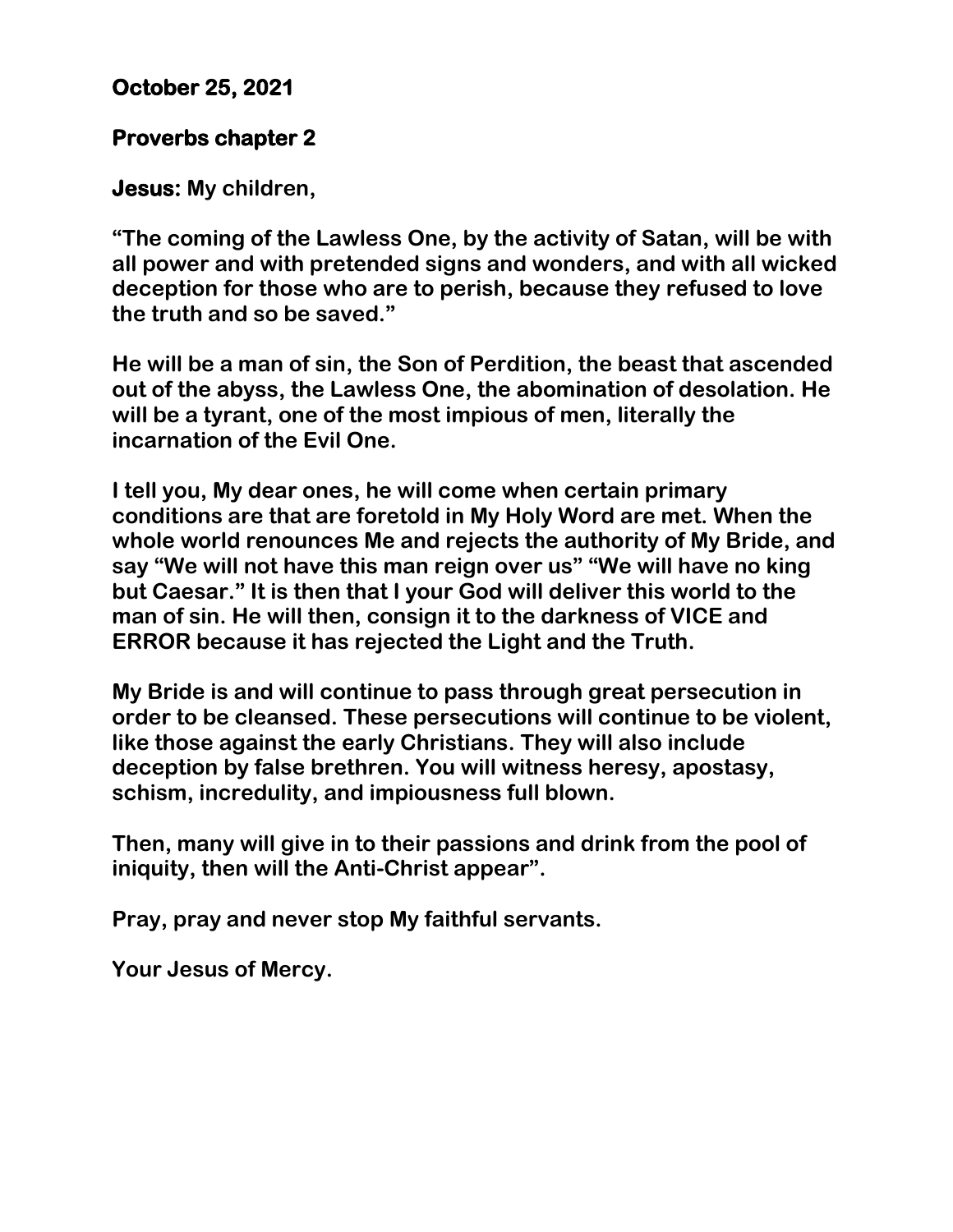# **November 8, 2021 (Wisdom 6:12-20)**

**Jesus: My children, My Mother continually reminds all Her children to implore the assistance of blessed Michael the Archangel to protect you. He is so much more powerful than the evil one. He has a greater power than anyone other than Me and My Mother.** 

**You will feel a tremendous sense of his protection, a presence one can literally feel. A spiritual power of peace and security, so needed during these critical times. He has been given the power to stop a plague from happening, showing My people that their prayers were heard and answered. He always defends the just.** 

**My little ones, use holy water often, constantly blessing yourself, asking for My mighty Angel to protect you and lead you to safety. When you do this, you will have no need to be afraid, no need to worry, for these are the times of the great heavenly battle that is written in My Holy Word. Michael is to be the chief defender of the faithful in this battle.**

**I tell you, this battle centers around many special angels, from the strong Angel who proclaimed "Who is worthy to open the book and to loose the seals", to the seven angels who come forth and pour out the seven vials of the wrath of God upon the earth." In My Holy Word, I have made clear, that these angels will play the key role in My final VICTORY.** 

**They will follow My command as they serve as the celestial front line, fighting with the enemy up to the end.** 

**Be not afraid! Go forth in faith and complete trust.**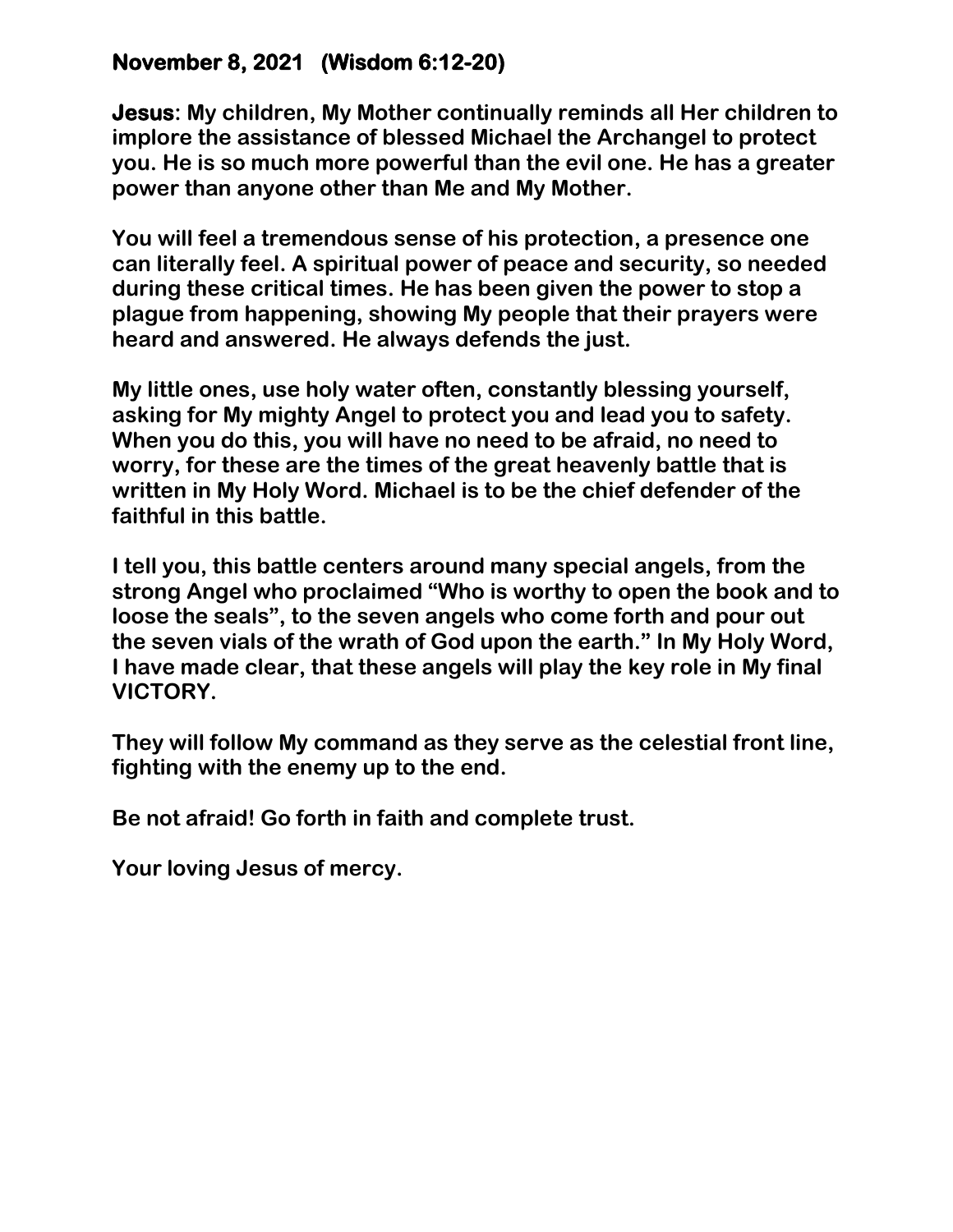## **November 22, 2021 (Sirach 8)**

**Jesus: My children, I was hated for My holiness as My faithful servants are hated for their striving for holiness. It was My holiness that first drew on Me the hostility of the world.** 

**I see your frustrations are so many are experiencing the breakups of families and friends. I tell you, wait with expectation, let your soul be in quiet hope, and trust My declaration.** 

**Each morning raise your whole soul to Me filling yourself with My Divine Presence. Consecrate your whole day for the pure love of Me and for My greater glory. Abandon yourself to My Providence and submit to all of My wishes.** 

**As My servants you shall be able to achieve the impossible: Love your enemies, especially family members, do good to all who hate you, who treat you badly. Bless them who curse you, expecting nothing in return. Live, My little ones, by the saving logic of Me, your loving God. My logic dictates that it would be a crime for you not to communicate to others - all souls, whether they be friends or foe.** 

**I ask you to continue to pray and make reparation for all souls, I desire for not even one soul to go to hell.** 

**I have given My servant this prayer to say each day, I ask that My beloved servants pray it, for it gives Me much joy.** 

**"My God, Your love surpasses all things, I cannot express to you how grateful I am for all you have given me. My love for you grows each and every day. You will always be first in my heart, there will never be another to take your place. I could not bear to be without your grace and love for even a moment. Never leave my side, for I would crumble and die, knowing You are not with me.** 

**Please guide me along my journey towards eternal life. Make me your beloved child, and teach me your ways in everything. We are one, my love, and I will cherish and treasure You each time I receive You in Holy Communion. I will take you in my heart and let you take complete control of me. I totally surrender my life to you, sweet Jesus. Be my all for happiness lies in you and you alone. This world will never give me what you have, and for this, I promise to be your faithful servant forever, I love you Jesus."**